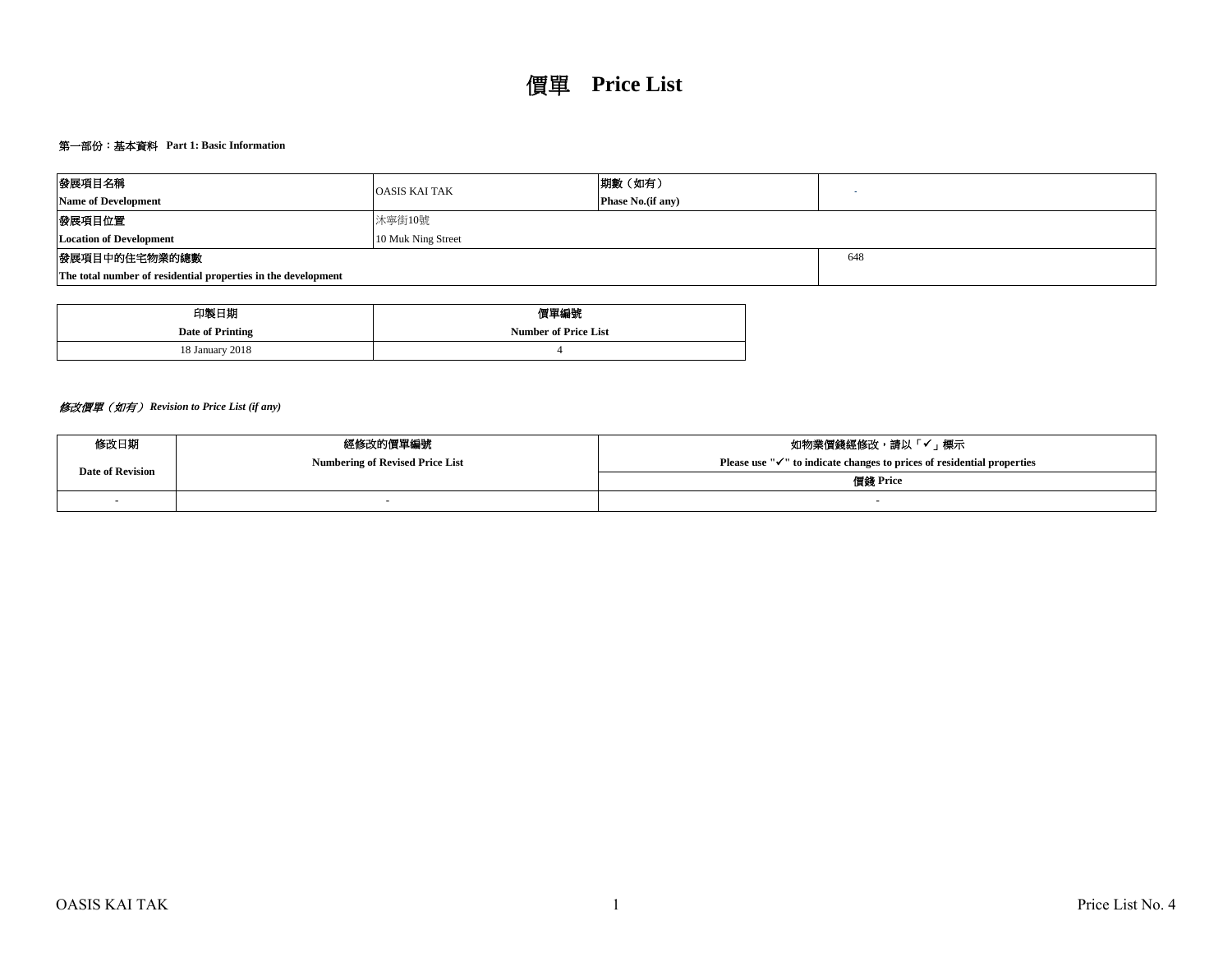**第二部份: 面積及售價資料**<br>Part 2: Information on Area and Price

| 物業的描述<br><b>Description of Residential</b><br><b>Property</b> |                    |              | 實用面積<br>(包括露台,工作平台及陽台(如有))<br>平方米 (平方呎)                                      | 售價 (元)             | 實用面積<br>每平方米/呎售價<br>元,每平方米<br>(元・每平方呎) | 其他指明項目的面積 (不計算入實用面積)<br>Area of other specified items (Not included in the Saleable Area)<br>平方米(平方呎)<br>sq. metre (sq.ft.) |                          |                          |                          |                          |                          |                          |                  |                          |                          |  |
|---------------------------------------------------------------|--------------------|--------------|------------------------------------------------------------------------------|--------------------|----------------------------------------|-----------------------------------------------------------------------------------------------------------------------------|--------------------------|--------------------------|--------------------------|--------------------------|--------------------------|--------------------------|------------------|--------------------------|--------------------------|--|
|                                                               |                    |              | <b>Saleable Area</b><br>(including balcony, utility platform and             | Price (\$)<br>Area | <b>Unit Rate of Saleable</b>           | 空調機房                                                                                                                        | 窗台                       | 閣樓                       | 平台                       | 花園                       | 停車位                      | 天台                       | 梯屋               | 前庭                       | 庭院                       |  |
| 大廈名稱<br><b>Block Name</b>                                     | 樓層<br><b>Floor</b> | 單位<br>Unit   | verandah, if any)<br>sq. metre (sq.ft.)                                      |                    | \$ per sq. metre<br>\$per sq.ft.)      | Air-conditioning<br>plant room                                                                                              | Bav<br>window            | Cockloft                 | <b>Flat roof</b>         | Garden                   | Parking<br>space         | Roof                     | <b>Stairhood</b> | <b>Terrace</b>           | Yard                     |  |
|                                                               | 29                 | E            | 33.455 (360)<br>露台 Balcony: 2.000 (22)<br>工作平台 Utility Platform: 0.000 (0)   | 9,768,000          | 291,974<br>(27, 133)                   | $\overline{a}$                                                                                                              | $\sim$                   | $\sim$                   | μ.                       | μ.                       | $\sim$                   | $\overline{\phantom{a}}$ | ÷.               | $\overline{\phantom{a}}$ | $\overline{\phantom{a}}$ |  |
|                                                               | 26                 | E            | 33.455 (360)<br>露台 Balcony: 2.000 (22)<br>工作平台 Utility Platform: 0.000 (0)   | 9,614,000          | 287,371<br>(26,706)                    | $\overline{a}$                                                                                                              | $\sim$                   | $\sim$                   | μ.                       | μ.                       | $\sim$                   | $\overline{\phantom{a}}$ | ÷.               | $\sim$                   | $\overline{\phantom{a}}$ |  |
|                                                               | 25                 | E            | 33.455 (360)<br>露台 Balcony: 2.000 (22)<br>工作平台 Utility Platform: 0.000 (0)   | 9,575,000          | 286,205<br>(26,597)                    | $\sim$                                                                                                                      | $\sim$                   | $\sim$                   | $\sim$                   | $\overline{a}$           | $\sim$                   | $\overline{\phantom{a}}$ | $\sim$           | $\overline{\phantom{a}}$ | $\overline{\phantom{a}}$ |  |
|                                                               | 21                 | E            | 33.455 (360)<br>露台 Balcony: 2.000 (22)<br>工作平台 Utility Platform: 0.000 (0)   | 9,518,000          | 284,502<br>(26, 439)                   | $\sim$                                                                                                                      | $\overline{a}$           | $\sim$                   | $\overline{a}$           | $\sim$                   | $\sim$                   | $\overline{\phantom{a}}$ | $\sim$           | $\overline{a}$           | $\sim$                   |  |
|                                                               | 20                 | E            | 33.455 (360)<br>露台 Balcony: 2.000 (22)<br>工作平台 Utility Platform: 0.000 (0)   | 9,499,000          | 283,934<br>(26, 386)                   | $\overline{a}$                                                                                                              | $\sim$                   | $\sim$                   | μ.                       | $\overline{a}$           | $\sim$                   | $\overline{\phantom{a}}$ | $\sim$           | $\overline{a}$           | $\overline{\phantom{a}}$ |  |
|                                                               | 19                 | $\mathbf E$  | 33.455 (360)<br>露台 Balcony: 2.000 (22)<br>工作平台 Utility Platform: 0.000 (0)   | 9,481,000          | 283,396<br>(26, 336)                   | $\sim$ $\sim$                                                                                                               | $\overline{\phantom{a}}$ | $\sim$                   | $\overline{\phantom{a}}$ | $\sim$                   | $\sim$                   | $\sim$                   | $\sim$           | $\overline{a}$           | $\sim$                   |  |
|                                                               | 15                 | $\mathbf E$  | 33.455 (360)<br>露台 Balcony: 2.000 (22)<br>工作平台 Utility Platform : 0.000 (0)  | 9,368,000          | 280,018<br>(26, 022)                   | $\sim$                                                                                                                      | $\sim$                   | $\sim$                   | $\sim$                   | $\overline{a}$           | $\sim$                   | $\overline{\phantom{a}}$ | $\sim$           | $\overline{a}$           | $\overline{\phantom{a}}$ |  |
| Tower 1<br>第1座                                                | 12                 | $\mathbf E$  | 33.455 (360)<br>露台 Balcony: 2.000 (22)<br>工作平台 Utility Platform: 0.000 (0)   | 9,349,000          | 279,450<br>(25,969)                    | $\overline{a}$                                                                                                              | $\sim$                   | $\sim$                   | $\sim$                   | μ.                       | $\sim$                   | $\overline{\phantom{a}}$ | $\sim$           | $\overline{\phantom{a}}$ | $\overline{\phantom{a}}$ |  |
|                                                               | 11                 | E            | 33.455 (360)<br>露台 Balcony: 2.000 (22)<br>工作平台 Utility Platform : $0.000(0)$ | 9,330,000          | 278,882<br>(25,917)                    | $\sim$                                                                                                                      | $\overline{\phantom{a}}$ | $\sim$                   | $\sim$                   | $\overline{a}$           | $\sim$                   | $\overline{\phantom{a}}$ | $\sim$           | $\sim$                   | $\sim$                   |  |
|                                                               | $7\phantom{.0}$    | $\mathbf E$  | 33.455 (360)<br>露台 Balcony: 2.000 (22)<br>工作平台 Utility Platform : 0.000 (0)  | 9,218,000          | 275,534<br>(25,606)                    | $\overline{\phantom{a}}$                                                                                                    | $\sim$                   | $\overline{\phantom{a}}$ | $\overline{\phantom{a}}$ | $\overline{\phantom{a}}$ | $\sim$                   | $\overline{\phantom{a}}$ | $\sim$           | $\overline{\phantom{a}}$ | $\overline{\phantom{a}}$ |  |
|                                                               | 6                  | E            | 33.455 (360)<br>露台 Balcony: 2.000 (22)<br>工作平台 Utility Platform : $0.000(0)$ | 9,200,000          | 274,996<br>(25,556)                    | $\sim$                                                                                                                      | $\sim$                   | $\sim$                   | $\sim$                   | $\overline{a}$           | $\sim$                   | $\overline{\phantom{a}}$ | $\sim$           | $\sim$                   | $\sim$                   |  |
|                                                               | 5                  | E            | 33.455 (360)<br>露台 Balcony: 2.000 (22)<br>工作平台 Utility Platform: 0.000 (0)   | 9,103,000          | 272,097<br>(25, 286)                   | $\overline{a}$                                                                                                              | $\overline{\phantom{a}}$ | $\sim$                   | $\overline{a}$           | $\overline{\phantom{a}}$ | $\overline{\phantom{a}}$ | $\overline{\phantom{a}}$ | $\sim$           | $\overline{\phantom{a}}$ | $\overline{\phantom{a}}$ |  |
|                                                               | 30                 | $\mathbf{F}$ | 69.900 (752)<br>露台 Balcony: 2.496 (27)<br>工作平台 Utility Platform : $0.000(0)$ | 23,473,000         | 335,808<br>(31,214)                    | $\sim$                                                                                                                      | $\sim$ $\sim$            | $\sim$                   | $\sim$                   | $\sim$                   | $\sim$                   | $\sim$                   | $\sim$           | $\overline{a}$           | $\sim$                   |  |
|                                                               | 29                 | $\mathbf{F}$ | 69.900 (752)<br>露台 Balcony: 2.496 (27)<br>工作平台 Utility Platform : 0.000 (0)  | 23,356,000         | 334,134<br>(31,059)                    | $\overline{a}$                                                                                                              | $\overline{\phantom{a}}$ | $\sim$                   | $\overline{a}$           | $\overline{\phantom{a}}$ | $\overline{\phantom{a}}$ | $\sim$                   | ÷.               | $\overline{\phantom{a}}$ | $\overline{\phantom{a}}$ |  |
|                                                               | 23                 | $\mathbf{F}$ | 69.900 (752)<br>露台 Balcony: 2.496 (27)<br>工作平台 Utility Platform: 0.000 (0)   | 22,668,000         | 324,292<br>(30, 144)                   | $\overline{a}$                                                                                                              | $\sim$                   | $\sim$                   | $\sim$                   | $\overline{a}$           | $\sim$                   | $\sim$                   | $\sim$           | $\sim$                   | $\sim$                   |  |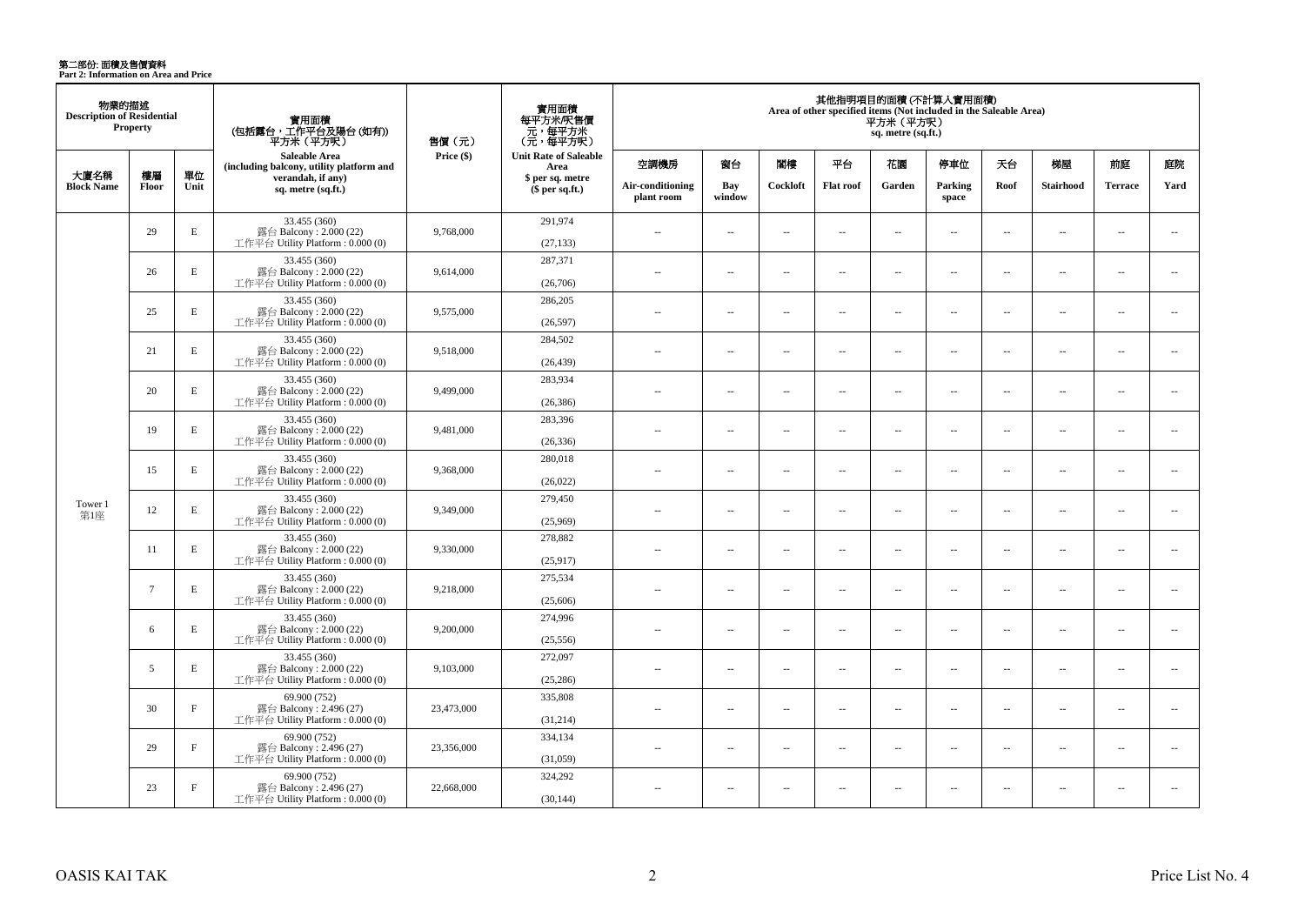| 物業的描述<br><b>Description of Residential</b><br>Property<br>大廈名稱<br>樓層<br>單位 |       |              | 實用面積<br>(包括露台,工作平台及陽台(如有))<br>平方米 (平方呎)<br><b>Saleable Area</b>              | 售價(元)      | 實用面積<br>每平方米/呎售價<br>- 元, 每平方米<br>(元, 每平方呎) | 其他指明項目的面積 (不計算入實用面積)<br>Area of other specified items (Not included in the Saleable Area)<br>平方米(平方呎)<br>sq. metre (sq.ft.) |                          |                          |                          |                          |                  |                          |                          |                          |                          |
|----------------------------------------------------------------------------|-------|--------------|------------------------------------------------------------------------------|------------|--------------------------------------------|-----------------------------------------------------------------------------------------------------------------------------|--------------------------|--------------------------|--------------------------|--------------------------|------------------|--------------------------|--------------------------|--------------------------|--------------------------|
|                                                                            |       |              | (including balcony, utility platform and                                     | Price (\$) | <b>Unit Rate of Saleable</b><br>Area       | 空調機房                                                                                                                        | 窗台                       | 閣樓                       | 平台                       | 花園                       | 停車位              | 天台                       | 梯屋                       | 前庭                       | 庭院                       |
| <b>Block Name</b>                                                          | Floor | Unit         | verandah, if any)<br>sq. metre (sq.ft.)                                      |            | \$ per sq. metre<br>\$per sq.ft.)          | Air-conditioning<br>plant room                                                                                              | Bay<br>window            | Cockloft                 | <b>Flat roof</b>         | Garden                   | Parking<br>space | Roof                     | Stairhood                | <b>Terrace</b>           | Yard                     |
|                                                                            | 22    | $\mathbf{F}$ | 69.900 (752)<br>露台 Balcony: 2.496 (27)<br>工作平台 Utility Platform: 0.000 (0)   | 22,555,000 | 322,675<br>(29,993)                        | $\sim$                                                                                                                      | $\sim$                   | $\sim$                   | $\sim$                   | μ.                       | $\sim$           | $\overline{\phantom{a}}$ | $\overline{\phantom{a}}$ | $\bar{a}$                | $\sim$                   |
|                                                                            | 21    | $\mathbf{F}$ | 69.900 (752)<br>露台 Balcony: 2.496 (27)<br>工作平台 Utility Platform: 0.000 (0)   | 22,443,000 | 321,073<br>(29, 844)                       | $\sim$                                                                                                                      | $\sim$                   | $\sim$                   | $\sim$                   | $\overline{\phantom{a}}$ | $\sim$           | $\sim$                   | $\overline{\phantom{a}}$ | $\bar{a}$                | $\sim$                   |
| Tower 1                                                                    | 20    | F            | 69.900 (752)<br>露台 Balcony: 2.496 (27)<br>工作平台 Utility Platform : $0.000(0)$ | 22,331,000 | 319,471<br>(29, 695)                       | $\sim$                                                                                                                      | $\sim$                   | $\sim$                   | $\sim$                   | $\ldots$                 | $\sim$           | $\overline{\phantom{a}}$ | $\overline{\phantom{a}}$ | $\sim$                   | $\overline{\phantom{a}}$ |
| 第1座                                                                        | 11    | $\mathbf{F}$ | 69.900 (752)<br>露台 Balcony: 2.496 (27)<br>工作平台 Utility Platform: 0.000 (0)   | 21,353,000 | 305,479<br>(28, 395)                       | $\sim$                                                                                                                      | $\sim$                   | $\sim$                   | $\sim$                   | $\sim$                   | $\sim$           | $\overline{\phantom{a}}$ | $\sim$                   | $\sim$                   | $\overline{\phantom{a}}$ |
|                                                                            | 10    | $\mathbf{F}$ | 69.900 (752)<br>露台 Balcony: 2.496 (27)<br>工作平台 Utility Platform: 0.000 (0)   | 21,246,000 | 303,948<br>(28, 253)                       |                                                                                                                             | $\sim$                   | $\sim$                   | $\ddot{\phantom{a}}$     | μ.                       | $\sim$           | $\sim$                   | $\overline{\phantom{a}}$ | $\bar{a}$                | $\sim$                   |
|                                                                            | 9     | $\mathbf{F}$ | 69.900 (752)<br>露台 Balcony: 2.496 (27)<br>工作平台 Utility Platform: 0.000 (0)   | 21,140,000 | 302,432<br>(28, 112)                       | $\sim$                                                                                                                      | $\overline{a}$           | $\sim$                   | $\sim$                   | $\overline{a}$           | $\sim$           | $\sim$                   | $\overline{\phantom{a}}$ | $\sim$                   | $\sim$                   |
|                                                                            | 30    | A            | 45.873 (494)<br>露台 Balcony: 2.000 (22)<br>工作平台 Utility Platform : $0.000(0)$ | 14.959,000 | 326,096<br>(30, 281)                       | $\sim$ $-$                                                                                                                  | $\sim$                   | $\sim$                   | $\sim$                   | $\overline{\phantom{a}}$ | $\sim$           | $\overline{\phantom{a}}$ | $\overline{\phantom{a}}$ | $\sim$                   | $\overline{\phantom{a}}$ |
|                                                                            | 29    | A            | 45.873 (494)<br>露台 Balcony: 2.000 (22)<br>工作平台 Utility Platform: 0.000 (0)   | 14,899,000 | 324,788<br>(30, 160)                       | $\sim$                                                                                                                      | $\sim$                   | $\sim$                   | $\sim$                   | $\sim$                   | $\sim$           | $\sim$                   | $\sim$                   | $\sim$                   | $\sim$                   |
|                                                                            | 23    | A            | 45.873 (494)<br>露台 Balcony: $2.000(22)$<br>工作平台 Utility Platform: 0.000 (0)  | 14,547,000 | 317,115<br>(29, 447)                       | $\sim$                                                                                                                      | $\sim$                   | $\sim$                   | $\sim$                   | $\overline{\phantom{a}}$ | $\sim$           | $\overline{\phantom{a}}$ | $\overline{\phantom{a}}$ | $\sim$                   | $\overline{\phantom{a}}$ |
|                                                                            | 22    | $\mathbf{A}$ | 45.873 (494)<br>露台 Balcony: 2.000 (22)<br>工作平台 Utility Platform: 0.000 (0)   | 14,489,000 | 315,850<br>(29, 330)                       | $\sim$                                                                                                                      | $\sim$                   | $\sim$                   | $\sim$                   | μ.                       | $\sim$           | $\sim$                   | $\overline{\phantom{a}}$ | $\bar{a}$                | $\sim$                   |
| Tower 2                                                                    | 21    | A            | 45.873 (494)<br>露台 Balcony: 2.000 (22)<br>工作平台 Utility Platform : $0.000(0)$ | 14,431,000 | 314,586<br>(29, 213)                       | $-$                                                                                                                         | ÷.                       | $\ddot{\phantom{a}}$     | $\sim$                   | $\overline{a}$           | $\sim$           | $\overline{\phantom{a}}$ | $\overline{\phantom{a}}$ | $\sim$                   | $\sim$                   |
| 第2座                                                                        | 17    | A            | 45.873 (494)<br>露台 Balcony: 2.000 (22)<br>工作平台 Utility Platform: 0.000 (0)   | 14,146,000 | 308,373<br>(28, 636)                       | $\sim$                                                                                                                      | $\sim$                   | $\sim$                   | $\sim$                   | $\sim$                   | $\sim$           | $\sim$                   | $\sim$                   | $\sim$                   | $\sim$                   |
|                                                                            | 16    | A            | 45.873 (494)<br>露台 Balcony: 2.000 (22)<br>工作平台 Utility Platform: 0.000 (0)   | 14,090,000 | 307,152<br>(28, 522)                       | $-$                                                                                                                         | $\sim$                   | $\sim$                   | $\sim$                   | $\overline{\phantom{a}}$ | $\sim$           | $\sim$                   | $\overline{\phantom{a}}$ | $\overline{\phantom{a}}$ | $\sim$                   |
|                                                                            | 15    | A            | 45.873 (494)<br>露台 Balcony: 2.000 (22)<br>工作平台 Utility Platform : $0.000(0)$ | 13,964,000 | 304,406<br>(28, 267)                       | $\sim$                                                                                                                      | $\sim$                   | $\sim$                   | $\sim$                   | $\overline{a}$           | $\sim$           | $\sim$                   | $\overline{\phantom{a}}$ | $\sim$                   | $\sim$                   |
|                                                                            | 10    | A            | 45.873 (494)<br>露台 Balcony: 2.000 (22)<br>工作平台 Utility Platform : $0.000(0)$ | 13,798,000 | 300,787<br>(27, 931)                       | $\sim$ $-$                                                                                                                  | $\sim$                   | $\sim$                   | $\sim$                   | μ.                       | $\sim$           | $\overline{\phantom{a}}$ | $\overline{\phantom{a}}$ | $\sim$                   | $\sim$                   |
|                                                                            | 9     | A            | 45.873 (494)<br>露台 Balcony: 2.000 (22)<br>工作平台 Utility Platform: 0.000 (0)   | 13,743,000 | 299,588<br>(27, 820)                       | $\overline{\phantom{a}}$                                                                                                    | $\overline{\phantom{a}}$ | $\overline{\phantom{a}}$ | $\overline{\phantom{a}}$ | --                       | $\sim$           | $\overline{\phantom{a}}$ | $\cdots$                 | $\ddotsc$                | $\sim$                   |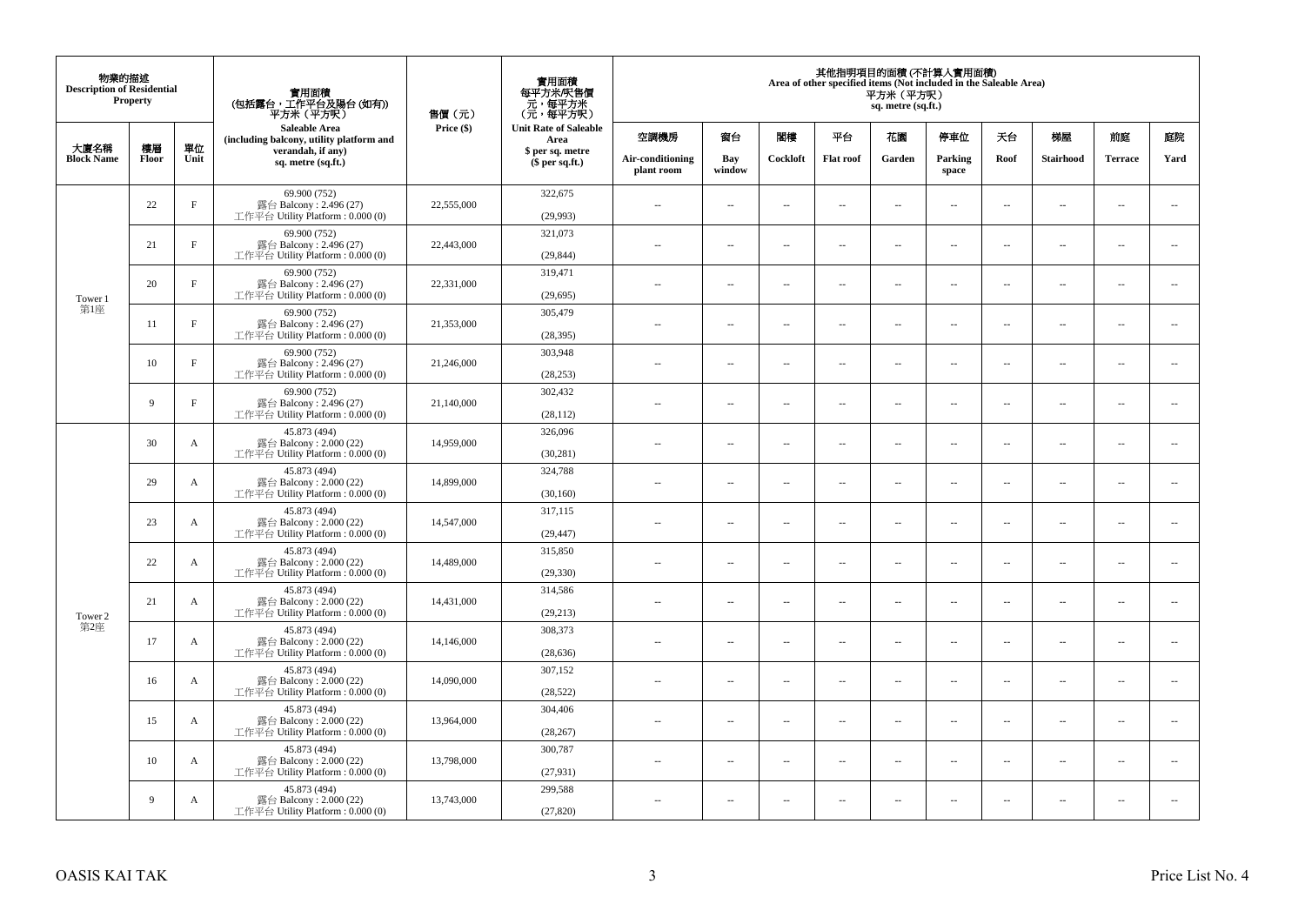| 物業的描述<br><b>Description of Residential</b> | <b>Property</b> |              | 實用面積<br>(包括露台,工作平台及陽台(如有))<br>平方米(平方呎)                                      | 售價(元)      | 實用面積<br>每平方米/呎售價<br>- 元, 每平方米<br>(元, 每平方呎) |                                |                          |                                      |                          | 平方米 (平方呎)<br>sq. metre (sq.ft.) | 其他指明項目的面積 (不計算入實用面積)<br>Area of other specified items (Not included in the Saleable Area) |                          |                          |                          |                             |    |    |    |
|--------------------------------------------|-----------------|--------------|-----------------------------------------------------------------------------|------------|--------------------------------------------|--------------------------------|--------------------------|--------------------------------------|--------------------------|---------------------------------|-------------------------------------------------------------------------------------------|--------------------------|--------------------------|--------------------------|-----------------------------|----|----|----|
| 大廈名稱                                       | 樓層              | 單位           | <b>Saleable Area</b><br>(including balcony, utility platform and            | Price (\$) |                                            |                                |                          | <b>Unit Rate of Saleable</b><br>Area | 空調機房                     | 窗台                              | 閣樓                                                                                        | 平台                       | 花園                       | 停車位                      | 天台                          | 梯屋 | 前庭 | 庭院 |
| <b>Block Name</b>                          | Floor           | Unit         | verandah, if any)<br>sq. metre (sq.ft.)                                     |            | \$ per sq. metre<br>\$per sq.ft.)          | Air-conditioning<br>plant room | Bay<br>window            | Cockloft                             | <b>Flat</b> roof         | Garden                          | Parking<br>space                                                                          | Roof                     | Stairhood                | <b>Terrace</b>           | Yard                        |    |    |    |
|                                            | 8               | A            | 45.873 (494)<br>露台 Balcony: 2.000 (22)<br>工作平台 Utility Platform: 0.000 (0)  | 13,688,000 | 298,389<br>(27,709)                        | $\ddot{\phantom{a}}$           | $\overline{\phantom{a}}$ | $\sim$                               | μ.                       | $\sim$                          | $\sim$                                                                                    | $\overline{\phantom{a}}$ | Ξ.                       | $\ddot{\phantom{a}}$     | $\sim$                      |    |    |    |
|                                            | 5               | A            | 51.481 (554)<br>露台 Balcony: 2.000 (22)<br>工作平台 Utility Platform: 0.000 (0)  | 14,826,000 | 287,990<br>(26,762)                        | $\sim$                         | $\overline{a}$           | $\sim$                               | $\sim$                   | $\sim$                          | $\sim$                                                                                    | $\sim$                   | $\sim$                   | $\sim$                   | $\mathcal{L}_{\mathcal{A}}$ |    |    |    |
|                                            | 3               | A            | 46.110 (496)<br>露台 Balcony: 2.000 (22)<br>工作平台 Utility Platform : 0.000 (0) | 13,090,000 | 283,886<br>(26, 391)                       | $\overline{\phantom{a}}$       | $\overline{\phantom{a}}$ | $\overline{\phantom{a}}$             | --                       | $\overline{\phantom{a}}$        | $\overline{\phantom{a}}$                                                                  | $\overline{\phantom{a}}$ | $\overline{\phantom{a}}$ | $\overline{\phantom{a}}$ | $\overline{\phantom{a}}$    |    |    |    |
|                                            | 30              | $\, {\bf B}$ | 50.763 (546)<br>露台 Balcony: 2.000 (22)<br>工作平台 Utility Platform: 0.000 (0)  | 17,120,000 | 337,254<br>(31, 355)                       | $\sim$                         | $\overline{\phantom{a}}$ | $\sim$                               | $\sim$                   | $\overline{\phantom{a}}$        | $\sim$                                                                                    | $\sim$                   | $\sim$                   | $\overline{\phantom{a}}$ | $\sim$                      |    |    |    |
|                                            | 29              | B            | 50.763 (546)<br>露台 Balcony: 2.000 (22)<br>工作平台 Utility Platform: 0.000 (0)  | 17,034,000 | 335,559<br>(31, 198)                       |                                | μ.                       | ÷.                                   | μ.                       | $\sim$                          | $\sim$                                                                                    | $\sim$                   | Ξ.                       | $\ddot{\phantom{a}}$     | $\sim$                      |    |    |    |
|                                            | 23              | $\, {\bf B}$ | 50.763 (546)<br>露台 Balcony: 2.000 (22)<br>工作平台 Utility Platform: 0.000 (0)  | 16,533,000 | 325,690<br>(30, 280)                       | ×.                             | $\sim$                   | $\sim$                               | $\sim$                   | $\sim$                          | $\sim$                                                                                    | $\sim$                   | $\overline{a}$           | $\sim$                   | $\sim$                      |    |    |    |
|                                            | 22              | $\, {\bf B}$ | 50.763 (546)<br>露台 Balcony: 2.000 (22)<br>工作平台 Utility Platform: 0.000 (0)  | 16,451,000 | 324,075<br>(30, 130)                       | $\sim$                         | $\overline{\phantom{a}}$ | $\sim$                               | $\overline{\phantom{a}}$ | $\overline{\phantom{a}}$        | $\overline{\phantom{a}}$                                                                  | $\overline{\phantom{a}}$ | $\overline{\phantom{a}}$ | $\overline{\phantom{a}}$ | $\overline{\phantom{a}}$    |    |    |    |
| Tower 2                                    | 21              | $\, {\bf B}$ | 50.763 (546)<br>露台 Balcony: 2.000 (22)<br>工作平台 Utility Platform: 0.000 (0)  | 16,369,000 | 322,459<br>(29,980)                        | $\sim$                         | $\overline{a}$           | $\sim$                               | $\sim$                   | $\overline{a}$                  | $\sim$                                                                                    | $\overline{\phantom{a}}$ | $\overline{\phantom{a}}$ | $\sim$                   | $\sim$                      |    |    |    |
| 第2座                                        | 17              | $\, {\bf B}$ | 50.763 (546)<br>露台 Balcony: 2.000 (22)<br>工作平台 Utility Platform: 0.000 (0)  | 15,966,000 | 314,520<br>(29, 242)                       | $\overline{\phantom{a}}$       | $\sim$                   | $\sim$                               | $\sim$                   | $\sim$                          | $\sim$                                                                                    | $\overline{\phantom{a}}$ | $\overline{a}$           | $\sim$                   | $\ddot{\phantom{a}}$        |    |    |    |
|                                            | 16              | $\, {\bf B}$ | 50.763 (546)<br>露台 Balcony: 2.000 (22)<br>工作平台 Utility Platform: 0.000 (0)  | 15,887,000 | 312,964<br>(29,097)                        | $\sim$                         | $\sim$                   | $\sim$                               | $\sim$                   | $\sim$ $\sim$                   | $\overline{\phantom{a}}$                                                                  | $\sim$                   | $\sim$                   | $\overline{\phantom{a}}$ | $\overline{\phantom{a}}$    |    |    |    |
|                                            | 15              | B            | 50.763 (546)<br>露台 Balcony: 2.000 (22)<br>工作平台 Utility Platform : 0.000 (0) | 15,729,000 | 309,852<br>(28, 808)                       |                                | $\overline{\phantom{a}}$ | $\sim$                               | μ.                       | $\sim$                          | $\sim$                                                                                    | $\overline{\phantom{a}}$ | Ξ.                       | $\ddot{\phantom{a}}$     | $\sim$                      |    |    |    |
|                                            | 10              | B            | 50.763 (546)<br>露台 Balcony: 2.000 (22)<br>工作平台 Utility Platform : 0.000 (0) | 15,495,000 | 305,242<br>(28, 379)                       | $\sim$                         | $\overline{a}$           | $\sim$                               | $\sim$                   | $\overline{a}$                  | $\sim$                                                                                    | $\overline{\phantom{a}}$ | $\overline{\phantom{a}}$ | $\sim$                   | $\sim$                      |    |    |    |
|                                            | 9               | $\, {\bf B}$ | 50.763 (546)<br>露台 Balcony: 2.000 (22)<br>工作平台 Utility Platform : 0.000 (0) | 15,418,000 | 303,725<br>(28, 238)                       | 44                             | $\overline{\phantom{a}}$ | $\sim$                               | μ.                       | $\overline{\phantom{a}}$        | $\sim$                                                                                    | $\overline{\phantom{a}}$ | Ξ.                       | $\ddot{\phantom{a}}$     | $\sim$                      |    |    |    |
|                                            | 8               | $\, {\bf B}$ | 50.763 (546)<br>露台 Balcony: 2.000 (22)<br>工作平台 Utility Platform : 0.000 (0) | 15,342,000 | 302,228<br>(28,099)                        | $\sim$                         | $\sim$                   | $\sim$                               | $\sim$                   | $\sim$ $\sim$                   | $\sim$                                                                                    | $\sim$                   | $\sim$                   | $\sim$                   | $\sim$                      |    |    |    |
|                                            | 5               | $\, {\bf B}$ | 45.882 (494)<br>露台 Balcony: 2.000 (22)<br>工作平台 Utility Platform: 0.000 (0)  | 12,238,000 | 266,728<br>(24, 773)                       | $\sim$ $\sim$                  | $\overline{\phantom{a}}$ | $\sim$                               | μ.                       | $\overline{\phantom{a}}$        | $\sim$                                                                                    | $\overline{\phantom{a}}$ | $\overline{\phantom{a}}$ | $\sim$                   | $\sim$                      |    |    |    |
|                                            | 30              | $\mathsf{C}$ | 45.882 (494)<br>露台 Balcony: 2.000 (22)<br>工作平台 Utility Platform: 0.000 (0)  | 13,506,000 | 294,364<br>(27, 340)                       | $\sim$                         | $\sim$                   | $\sim$                               | $\sim$                   | $\sim$ $\sim$                   | $\sim$                                                                                    | $\overline{\phantom{a}}$ | $\sim$                   | $\sim$                   | $\sim$                      |    |    |    |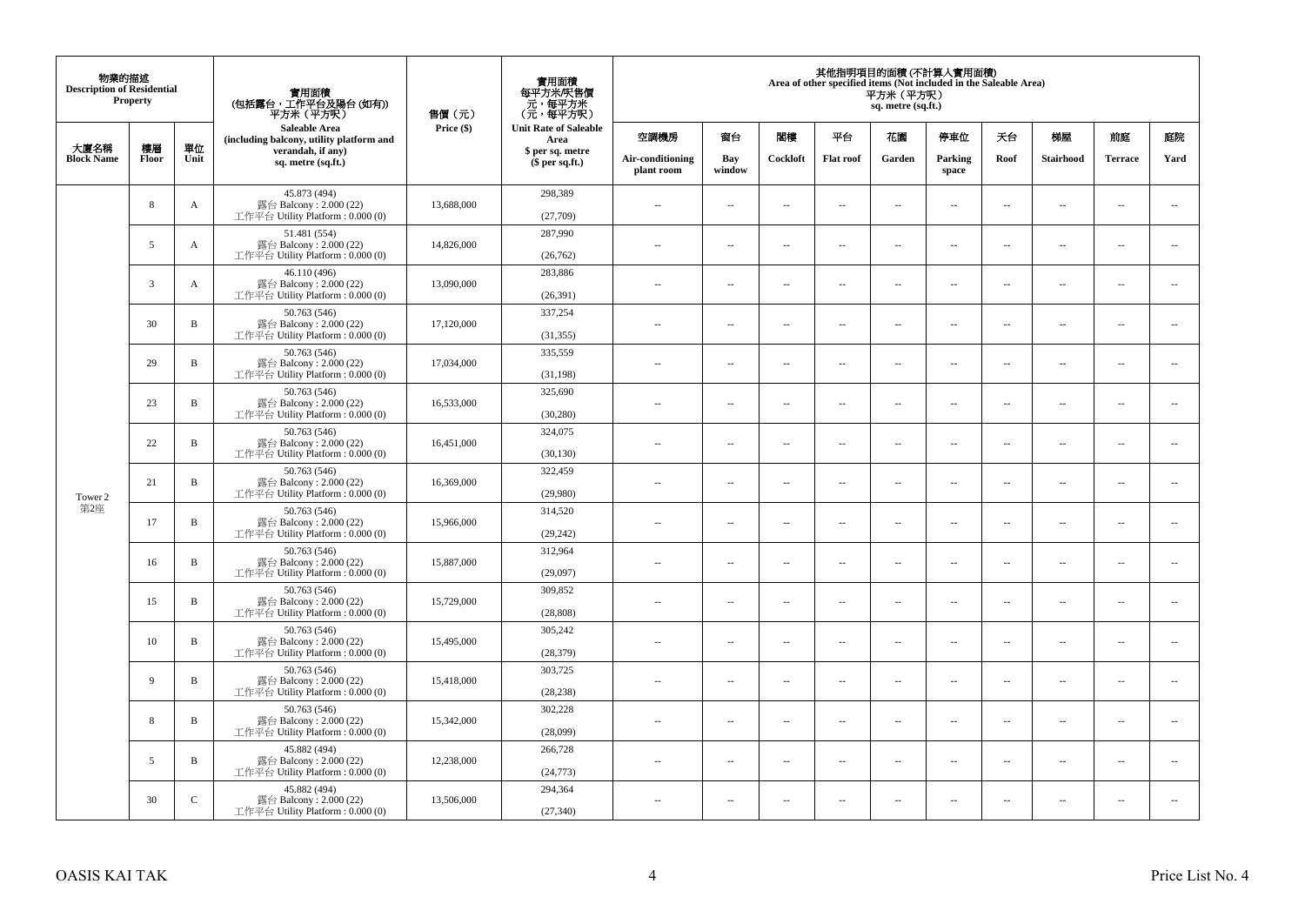| 物業的描述<br><b>Description of Residential</b> | Property        |               | 實用面積<br>(包括露台,工作平台及陽台(如有))<br>平方米(平方呎)                                      | 售價(元)      | 實用面積<br>每平方米/呎售價<br>- 元, 每平方米<br>(元, 每平方呎) |                                   |                                |                          | Area of other specified items (Not included in the Saleable Area) | 平方米 (平方呎)<br>sq. metre (sq.ft.) | 其他指明項目的面積 (不計算入實用面積)     |                          |                          |                          |                             |      |
|--------------------------------------------|-----------------|---------------|-----------------------------------------------------------------------------|------------|--------------------------------------------|-----------------------------------|--------------------------------|--------------------------|-------------------------------------------------------------------|---------------------------------|--------------------------|--------------------------|--------------------------|--------------------------|-----------------------------|------|
| 大廈名稱                                       | 樓層              | 單位            | Saleable Area<br>(including balcony, utility platform and                   | Price (\$) | <b>Unit Rate of Saleable</b><br>Area       | 空調機房                              | 窗台                             | 閨樓                       | 平台                                                                | 花園                              | 停車位                      | 天台                       | 梯屋                       | 前庭                       | 庭院                          |      |
| <b>Block Name</b>                          | Floor           | Unit          | verandah, if any)<br>sq. metre (sq.ft.)                                     |            |                                            | \$ per sq. metre<br>\$per sq.ft.) | Air-conditioning<br>plant room | Bay<br>window            | Cockloft                                                          | <b>Flat roof</b>                | Garden                   | Parking<br>space         | Roof                     | Stairhood                | <b>Terrace</b>              | Yard |
|                                            | 29              | $\mathbf C$   | 45.882 (494)<br>露台 Balcony: 2.000 (22)<br>工作平台 Utility Platform: 0.000 (0)  | 13,452,000 | 293,187<br>(27, 231)                       | ÷.                                | $\ldots$                       | $\sim$                   | μ.                                                                | $\overline{a}$                  | $\sim$                   | $\overline{\phantom{a}}$ | Ξ.                       | $\ddot{\phantom{a}}$     | $\overline{\phantom{a}}$    |      |
|                                            | 26              | ${\bf C}$     | 45.882 (494)<br>露台 Balcony: 2.000 (22)<br>工作平台 Utility Platform : 0.000 (0) | 13,239,000 | 288,545<br>(26,800)                        | $\sim$                            | $\sim$                         | $\sim$                   | $\sim$                                                            | $\sim$                          | $\sim$                   | $\sim$                   | $\overline{a}$           | $\sim$                   | $\sim$                      |      |
|                                            | 25              | $\mathbf C$   | 45.882 (494)<br>露台 Balcony: 2.000 (22)<br>工作平台 Utility Platform : 0.000 (0) | 13,186,000 | 287,389<br>(26, 692)                       | $\overline{\phantom{a}}$          | $\overline{\phantom{a}}$       | $\sim$                   | μ.                                                                | $\overline{\phantom{a}}$        | $\overline{\phantom{a}}$ | $\overline{\phantom{a}}$ | Ξ.                       | $\overline{\phantom{a}}$ | $\overline{\phantom{a}}$    |      |
|                                            | 21              | $\mathcal{C}$ | 45.882 (494)<br>露台 Balcony: 2.000 (22)<br>工作平台 Utility Platform: 0.000 (0)  | 13,029,000 | 283,968<br>(26, 374)                       | $\sim$                            | $\overline{a}$                 | $\sim$                   | $\sim$                                                            | $\sim$ $\sim$                   | $\sim$                   | $\sim$                   | $\overline{\phantom{a}}$ | $\sim$                   | $\sim$                      |      |
|                                            | 20              | $\mathbf C$   | 45.882 (494)<br>露台 Balcony: 2.000 (22)<br>工作平台 Utility Platform: 0.000 (0)  | 12,978,000 | 282,856<br>(26,271)                        |                                   | --                             | $\ddotsc$                | --                                                                | $\overline{\phantom{a}}$        | $\overline{\phantom{a}}$ | $\overline{\phantom{a}}$ | --                       | $\ddotsc$                | $\overline{\phantom{a}}$    |      |
|                                            | 17              | $\mathbf C$   | 45.882 (494)<br>露台 Balcony: 2.000 (22)<br>工作平台 Utility Platform: 0.000 (0)  | 12,772,000 | 278,366<br>(25, 854)                       | $\sim$                            | $\sim$                         | $\sim$                   | $\sim$                                                            | $\sim$ $\sim$                   | $\overline{\phantom{a}}$ | $\sim$                   | $\sim$                   | $\overline{\phantom{a}}$ | $\overline{\phantom{a}}$    |      |
|                                            | 16              | $\mathbf{C}$  | 45.882 (494)<br>露台 Balcony: 2.000 (22)<br>工作平台 Utility Platform: 0.000 (0)  | 12,721,000 | 277,255<br>(25,751)                        | ÷.                                | μ.                             | ÷.                       | μ.                                                                | Ξ.                              | $\sim$                   | $\overline{\phantom{a}}$ | Ξ.                       | $\ddot{\phantom{a}}$     | $\sim$                      |      |
| Tower 2                                    | 15              | $\mathsf{C}$  | 45.882 (494)<br>露台 Balcony: 2.000 (22)<br>工作平台 Utility Platform: 0.000 (0)  | 12,670,000 | 276,143<br>(25, 648)                       | $\overline{\phantom{a}}$          | $\sim$                         | $\sim$                   | $\sim$                                                            | $\sim$ $\sim$                   | $\sim$                   | $\overline{\phantom{a}}$ | $\sim$                   | $\sim$                   | $\mathcal{L}_{\mathcal{A}}$ |      |
| 第2座                                        | 12              | $\mathbf C$   | 45.882 (494)<br>露台 Balcony: 2.000 (22)<br>工作平台 Utility Platform: 0.000 (0)  | 12,620,000 | 275,053<br>(25, 547)                       | 44                                | $\overline{\phantom{a}}$       | $\sim$                   | μ.                                                                | $\sim$                          | $\sim$                   | $\overline{\phantom{a}}$ | Ξ.                       | $\ddot{\phantom{a}}$     | $\overline{\phantom{a}}$    |      |
|                                            | 11              | ${\bf C}$     | 45.882 (494)<br>露台 Balcony: 2.000 (22)<br>工作平台 Utility Platform : 0.000 (0) | 12,570,000 | 273,964<br>(25, 445)                       | $\sim$                            | $\overline{a}$                 | $\sim$                   | $\sim$                                                            | $\overline{a}$                  | $\sim$                   | $\sim$                   | $\overline{\phantom{a}}$ | $\sim$                   | $\sim$                      |      |
|                                            | 10              | $\mathbf C$   | 45.882 (494)<br>露台 Balcony: 2.000 (22)<br>工作平台 Utility Platform: 0.000 (0)  | 12,520,000 | 272,874<br>(25, 344)                       | 44                                | $\overline{\phantom{a}}$       | $\overline{\phantom{a}}$ | --                                                                | $\overline{\phantom{a}}$        | $\overline{\phantom{a}}$ | $\overline{\phantom{a}}$ | $\overline{\phantom{a}}$ | $\overline{\phantom{a}}$ | $\overline{\phantom{a}}$    |      |
|                                            | $7\phantom{.0}$ | $\mathcal{C}$ | 45.882 (494)<br>露台 Balcony: 2.000 (22)<br>工作平台 Utility Platform : 0.000 (0) | 12,322,000 | 268,558<br>(24, 943)                       | $\sim$                            | $\overline{\phantom{a}}$       | $\sim$                   | $\sim$                                                            | $\sim$                          | $\sim$                   | $\overline{\phantom{a}}$ | $\overline{a}$           | $\ddot{\phantom{a}}$     | $\sim$                      |      |
|                                            | 6               | $\mathbf C$   | 45.882 (494)<br>露台 Balcony: 2.000 (22)<br>工作平台 Utility Platform: 0.000 (0)  | 12,272,000 | 267,469<br>(24, 842)                       | ÷.                                | $\ldots$                       | $\sim$                   | μ.                                                                | $\overline{a}$                  | $\sim$                   | $\overline{\phantom{a}}$ | Ξ.                       | $\ddot{\phantom{a}}$     | $\sim$                      |      |
|                                            | 5               | $\mathbf C$   | 51.768 (557)<br>露台 Balcony: 2.000 (22)<br>工作平台 Utility Platform: 0.000 (0)  | 13,260,000 | 256,143<br>(23,806)                        | $\sim$                            | $\overline{\phantom{a}}$       | $\sim$                   | $\overline{\phantom{a}}$                                          | $\overline{\phantom{a}}$        | $\overline{\phantom{a}}$ | $\sim$                   | $\overline{\phantom{a}}$ | $\overline{\phantom{a}}$ | $\overline{\phantom{a}}$    |      |
|                                            | 3               | $\mathsf{C}$  | 51.768 (557)<br>露台 Balcony: 2.000 (22)<br>工作平台 Utility Platform : 0.000 (0) | 13,077,000 | 252,608<br>(23, 478)                       | $\sim$                            | $\overline{\phantom{a}}$       | $\sim$                   | μ.                                                                | $\sim$                          | $\sim$                   | $\overline{\phantom{a}}$ | $\overline{\phantom{a}}$ | $\ddot{\phantom{a}}$     | $\sim$                      |      |
|                                            | 21              | $\mathbf D$   | 51.768 (557)<br>露台 Balcony: 2.000 (22)<br>工作平台 Utility Platform: 0.000 (0)  | 14,135,000 | 273,045<br>(25, 377)                       | $\overline{a}$                    | $\sim$                         | $\sim$                   | $\sim$                                                            | $\sim$ $\sim$                   | $\sim$                   | $\sim$                   | $\sim$                   | $\sim$                   | $\sim$                      |      |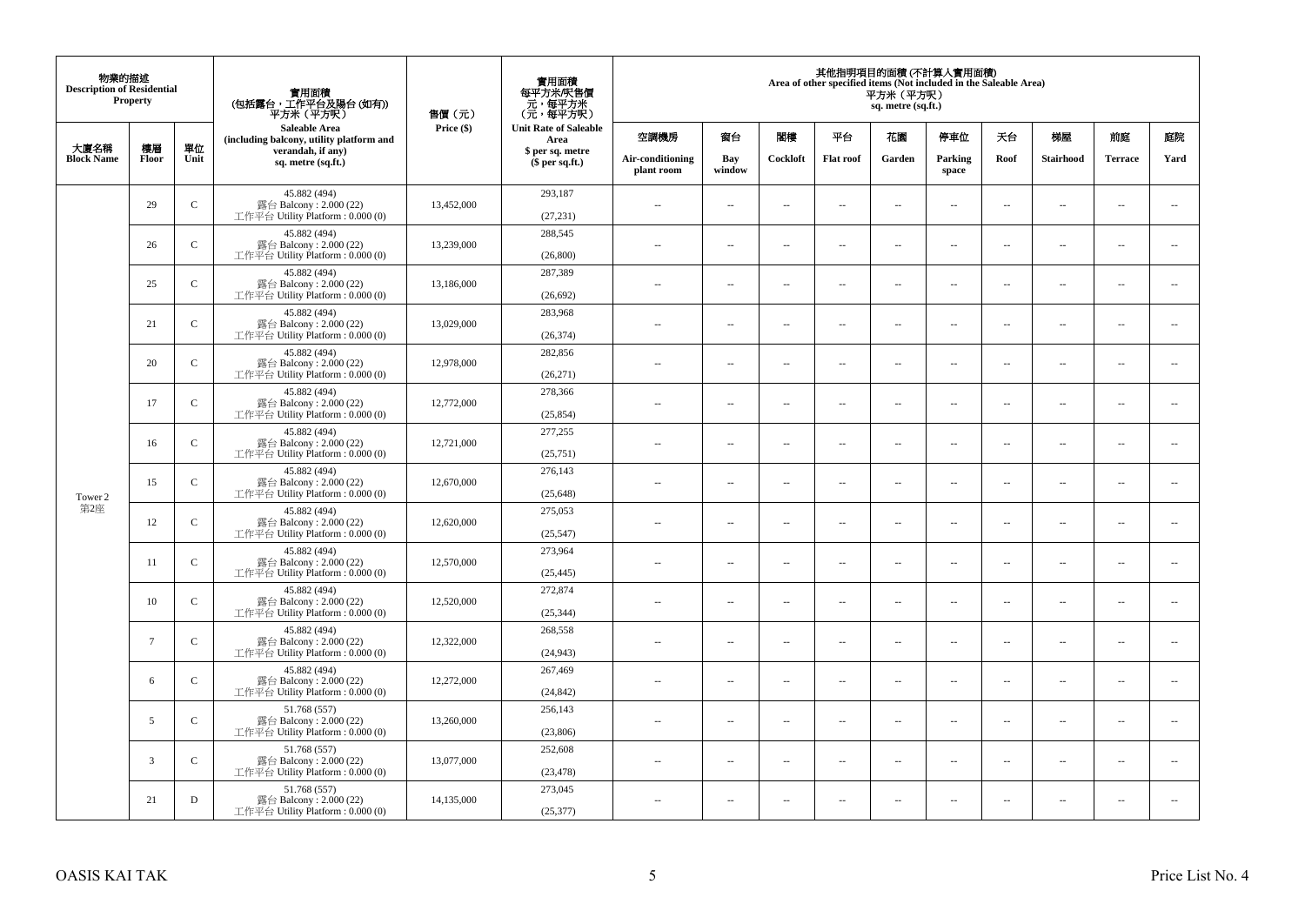| 物業的描述<br><b>Description of Residential</b> | <b>Property</b> |             | 實用面積<br>(包括露台,工作平台及陽台(如有))<br>平方米(平方呎)                                      | 售價(元)      | 實用面積<br>每平方米/呎售價<br>- 元, 每平方米<br>(元, 每平方呎) |                                |                          |                                      | Area of other specified items (Not included in the Saleable Area) | 平方米 (平方呎)<br>sq. metre (sq.ft.) | 其他指明項目的面積 (不計算入實用面積)     |                          |                          |                          |                             |    |    |    |
|--------------------------------------------|-----------------|-------------|-----------------------------------------------------------------------------|------------|--------------------------------------------|--------------------------------|--------------------------|--------------------------------------|-------------------------------------------------------------------|---------------------------------|--------------------------|--------------------------|--------------------------|--------------------------|-----------------------------|----|----|----|
| 大廈名稱                                       | 樓層              | 單位          | <b>Saleable Area</b><br>(including balcony, utility platform and            |            | Price (\$)                                 |                                |                          | <b>Unit Rate of Saleable</b><br>Area | 空調機房                                                              | 窗台                              | 閣樓                       | 平台                       | 花園                       | 停車位                      | 天台                          | 梯屋 | 前庭 | 庭院 |
| <b>Block Name</b>                          | Floor           | Unit        | verandah, if any)<br>sq. metre (sq.ft.)                                     |            | \$ per sq. metre<br>\$per sq.ft.)          | Air-conditioning<br>plant room | Bay<br>window            | Cockloft                             | <b>Flat</b> roof                                                  | Garden                          | Parking<br>space         | Roof                     | Stairhood                | <b>Terrace</b>           | Yard                        |    |    |    |
|                                            | 20              | $\mathbf D$ | 51.768 (557)<br>露台 Balcony: 2.000 (22)<br>工作平台 Utility Platform: 0.000 (0)  | 14,078,000 | 271,944<br>(25, 275)                       | $\ddot{\phantom{a}}$           | $\overline{\phantom{a}}$ | $\sim$                               | μ.                                                                | $\sim$                          | $\sim$                   | $\overline{\phantom{a}}$ | Ξ.                       | $\ddot{\phantom{a}}$     | $\overline{\phantom{a}}$    |    |    |    |
|                                            | 17              | $\mathbf D$ | 51.768 (557)<br>露台 Balcony: 2.000 (22)<br>工作平台 Utility Platform: 0.000 (0)  | 13,855,000 | 267,636<br>(24, 874)                       | $\sim$                         | $\overline{a}$           | $\sim$                               | $\sim$                                                            | $\sim$                          | $\sim$                   | $\sim$                   | $\sim$                   | $\sim$                   | $\mathcal{L}_{\mathcal{A}}$ |    |    |    |
|                                            | 16              | $\mathbf D$ | 51.768 (557)<br>露台 Balcony: 2.000 (22)<br>工作平台 Utility Platform: 0.000 (0)  | 13,800,000 | 266,574<br>(24, 776)                       | $\sim$                         | $\overline{\phantom{a}}$ | $\overline{\phantom{a}}$             | --                                                                | $\overline{\phantom{a}}$        | $\overline{\phantom{a}}$ | $\overline{\phantom{a}}$ | $\overline{\phantom{a}}$ | $\overline{\phantom{a}}$ | $\overline{\phantom{a}}$    |    |    |    |
|                                            | 11              | $\mathbf D$ | 51.768 (557)<br>露台 Balcony: 2.000 (22)<br>工作平台 Utility Platform: 0.000 (0)  | 13,635,000 | 263,387<br>(24, 479)                       | $\sim$                         | $\overline{\phantom{a}}$ | $\sim$                               | $\sim$                                                            | $\overline{\phantom{a}}$        | $\sim$                   | $\sim$                   | $\sim$                   | $\overline{\phantom{a}}$ | $\sim$                      |    |    |    |
|                                            | 10              | D           | 51.768 (557)<br>露台 Balcony: 2.000 (22)<br>工作平台 Utility Platform: 0.000 (0)  | 13,581,000 | 262,344<br>(24, 382)                       |                                | μ.                       | ÷.                                   | μ.                                                                | $\sim$                          | $\sim$                   | $\sim$                   | Ξ.                       | $\ddot{\phantom{a}}$     | $\sim$                      |    |    |    |
|                                            | 9               | $\mathbf D$ | 51.768 (557)<br>露台 Balcony: 2.000 (22)<br>工作平台 Utility Platform: 0.000 (0)  | 13,527,000 | 261,300<br>(24, 285)                       | ×.                             | $\sim$                   | $\sim$                               | $\sim$                                                            | $\sim$                          | $\sim$                   | $\sim$                   | $\overline{a}$           | $\sim$                   | $\sim$                      |    |    |    |
|                                            | 8               | $\mathbf D$ | 51.768 (557)<br>露台 Balcony: 2.000 (22)<br>工作平台 Utility Platform: 0.000 (0)  | 13,474,000 | 260,277<br>(24,190)                        | $\sim$                         | $\overline{\phantom{a}}$ | $\sim$                               | $\overline{\phantom{a}}$                                          | $\overline{\phantom{a}}$        | $\overline{\phantom{a}}$ | $\overline{\phantom{a}}$ | $\overline{\phantom{a}}$ | $\overline{\phantom{a}}$ | $\overline{\phantom{a}}$    |    |    |    |
| Tower 2                                    | 5               | $\mathbf D$ | 42.483 (457)<br>露台 Balcony: 2.000 (22)<br>工作平台 Utility Platform: 0.000 (0)  | 10,793,000 | 254,055<br>(23, 617)                       | $\sim$                         | $\overline{a}$           | $\sim$                               | $\sim$                                                            | $\overline{a}$                  | $\sim$                   | $\overline{\phantom{a}}$ | $\overline{a}$           | $\sim$                   | $\sim$                      |    |    |    |
| 第2座                                        | 3               | $\mathbf D$ | 43.302 (466)<br>露台 Balcony: 2.000 (22)<br>工作平台 Utility Platform: 0.000 (0)  | 10,808,000 | 249,596<br>(23, 193)                       | $\overline{\phantom{a}}$       | $\sim$                   | $\sim$                               | $\sim$                                                            | $\sim$                          | $\sim$                   | $\overline{\phantom{a}}$ | $\overline{a}$           | $\sim$                   | $\sim$                      |    |    |    |
|                                            | 30              | $\mathbf E$ | 41.894 (451)<br>露台 Balcony: 2.000 (22)<br>工作平台 Utility Platform: 0.000 (0)  | 12,119,000 | 289,278<br>(26, 871)                       | $\sim$                         | $\sim$                   | $\sim$                               | $\sim$                                                            | $\sim$ $\sim$                   | $\overline{\phantom{a}}$ | $\sim$                   | $\sim$                   | $\overline{\phantom{a}}$ | $\overline{\phantom{a}}$    |    |    |    |
|                                            | 27              | E           | 41.894 (451)<br>露台 Balcony: 2.000 (22)<br>工作平台 Utility Platform : 0.000 (0) | 11,927,000 | 284,695<br>(26, 446)                       |                                | $\overline{\phantom{a}}$ | $\sim$                               | μ.                                                                | $\sim$                          | $\sim$                   | $\overline{\phantom{a}}$ | Ξ.                       | $\ddot{\phantom{a}}$     | $\sim$                      |    |    |    |
|                                            | 26              | E           | 41.894 (451)<br>露台 Balcony: 2.000 (22)<br>工作平台 Utility Platform : 0.000 (0) | 11,880,000 | 283,573<br>(26, 341)                       | $\sim$                         | $\overline{a}$           | $\sim$                               | $\sim$                                                            | $\overline{a}$                  | $\sim$                   | $\overline{\phantom{a}}$ | $\overline{a}$           | $\sim$                   | $\sim$                      |    |    |    |
|                                            | 22              | $\mathbf E$ | 41.894 (451)<br>露台 Balcony: 2.000 (22)<br>工作平台 Utility Platform : 0.000 (0) | 11,738,000 | 280,183<br>(26,027)                        | 44                             | $\overline{\phantom{a}}$ | $\sim$                               | μ.                                                                | $\overline{\phantom{a}}$        | $\sim$                   | $\overline{\phantom{a}}$ | Ξ.                       | $\ddot{\phantom{a}}$     | $\sim$                      |    |    |    |
|                                            | 21              | E           | 41.894 (451)<br>露台 Balcony: 2.000 (22)<br>工作平台 Utility Platform : 0.000 (0) | 11,692,000 | 279,085<br>(25, 925)                       | $\sim$                         | $\sim$                   | $\sim$                               | $\sim$                                                            | $\sim$ $\sim$                   | $\sim$                   | $\sim$                   | $\sim$                   | $\sim$                   | $\sim$                      |    |    |    |
|                                            | 20              | E           | 41.894 (451)<br>露台 Balcony: 2.000 (22)<br>工作平台 Utility Platform: 0.000 (0)  | 11,645,000 | 277,963<br>(25,820)                        | $\sim$                         | $\overline{\phantom{a}}$ | $\sim$                               | μ.                                                                | $\overline{\phantom{a}}$        | $\sim$                   | $\overline{\phantom{a}}$ | $\overline{\phantom{a}}$ | $\sim$                   | $\sim$                      |    |    |    |
|                                            | 17              | E           | 41.894 (451)<br>露台 Balcony: 2.000 (22)<br>工作平台 Utility Platform: 0.000 (0)  | 11,460,000 | 273,548<br>(25, 410)                       | $\sim$                         | $\sim$                   | $\sim$                               | $\sim$                                                            | $\sim$ $\sim$                   | $\sim$                   | $\overline{\phantom{a}}$ | $\sim$                   | $\sim$                   | $\sim$                      |    |    |    |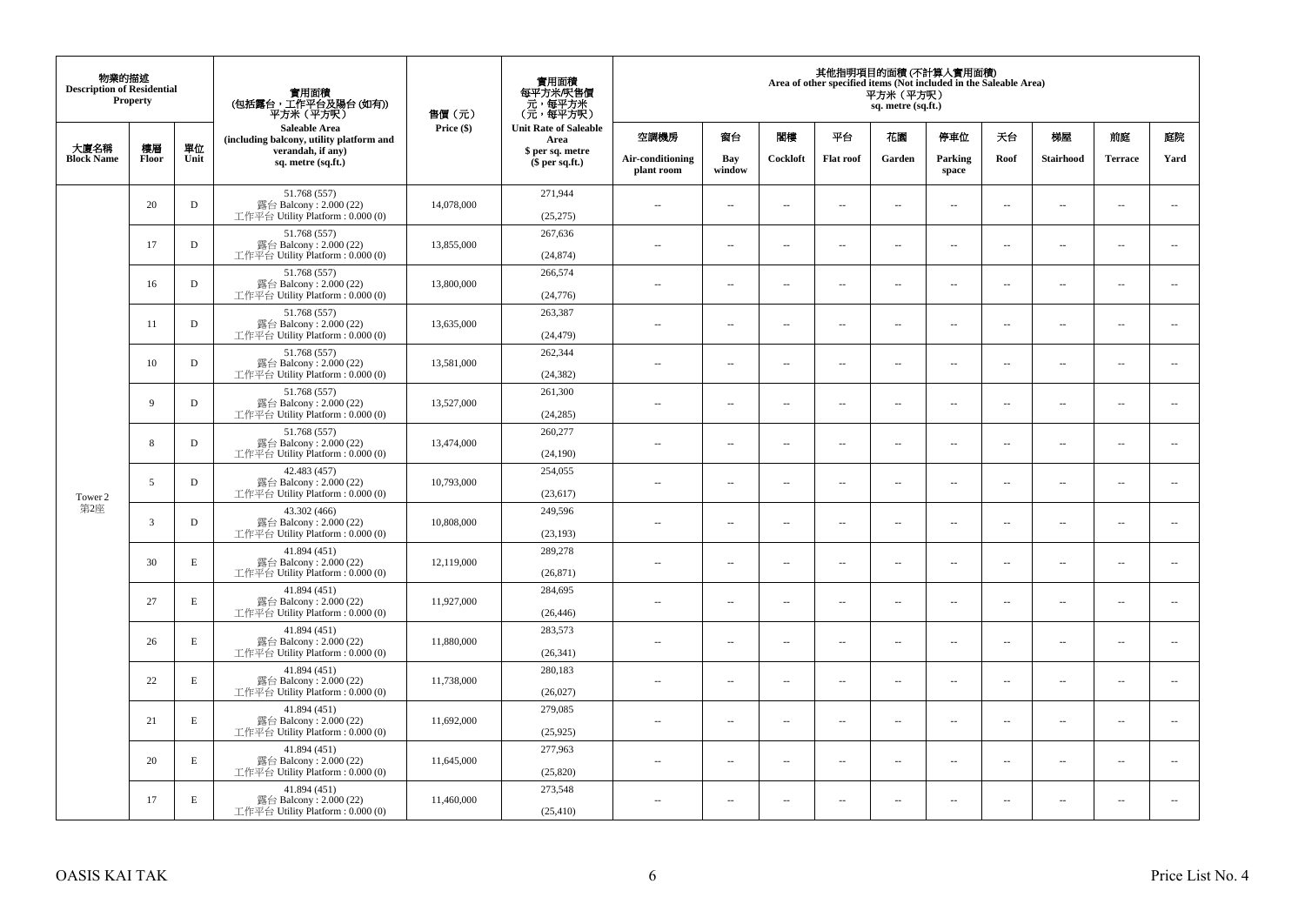| 物業的描述<br><b>Description of Residential</b><br><b>Property</b> |             |            | 實用面積<br>(包括露台,工作平台及陽台(如有))<br>平方米(平方呎)                                                                      | 售價(元)        | 實用面積<br>每平方米/呎售價<br>元,每平方米<br>(元,每平方呎)                                       |                                        | 其他指明項目的面積(不計算入實用面積)<br>Area of other specified items (Not included in the Saleable Area)<br>平方米 (平方呎)<br>sq. metre (sq.ft.) |                |                        |              |                         |               |                 |                      |            |
|---------------------------------------------------------------|-------------|------------|-------------------------------------------------------------------------------------------------------------|--------------|------------------------------------------------------------------------------|----------------------------------------|-----------------------------------------------------------------------------------------------------------------------------|----------------|------------------------|--------------|-------------------------|---------------|-----------------|----------------------|------------|
| 大廈名稱<br><b>Block Name</b>                                     | 樓層<br>Floor | 單位<br>Unit | <b>Saleable Area</b><br>(including balcony, utility platform and<br>verandah, if any)<br>sq. metre (sq.ft.) | Price $(\$)$ | <b>Unit Rate of Saleable</b><br>Area<br>\$ per sq. metre<br>$$per sq.fit.$ ) | 空調機房<br>Air-conditioning<br>plant room | 窗台<br>Bay<br>window                                                                                                         | 閣樓<br>Cockloft | 平台<br><b>Flat roof</b> | 花園<br>Garden | 停車位<br>Parking<br>space | 天台<br>Roof    | 梯屋<br>Stairhood | 前庭<br><b>Terrace</b> | 庭院<br>Yard |
|                                                               | 16          | E          | 41.894(451)<br>露台 Balcony: 2.000 (22)<br>工作平台 Utility Platform : $0.000(0)$                                 | 11,415,000   | 272,473<br>(25,310)                                                          | $\sim$                                 | -                                                                                                                           | $\sim$ $\sim$  | $\sim$                 | -            | $\sim$ $\sim$           | $\sim$ $\sim$ | --              | $\sim$ $\sim$        |            |
|                                                               | 15          | Е          | 41.894(451)<br>露台 Balcony: 2.000 (22)<br>工作平台 Utility Platform : $0.000(0)$                                 | 11,369,000   | 271,375<br>(25,208)                                                          | $\sim$ $-$                             | -                                                                                                                           | $\sim$ $\sim$  | $\sim$                 | -            | -                       | $ -$          | $\sim$          | $\sim$               |            |
| Tower 2<br>第2座                                                | 12          | E          | 41.894(451)<br>露台 Balcony: 2.000 (22)<br>工作平台 Utility Platform : $0.000(0)$                                 | 11,324,000   | 270,301<br>(25,109)                                                          | $\sim$ $-$                             | $\sim$                                                                                                                      | $\sim$         | $\sim$                 | $\sim$       | $\sim$ $-$              | $ -$          | $\sim$          | $\sim$               | --         |
|                                                               |             | Е          | 41.894(451)<br>露台 Balcony : 2.000 (22)<br>工作平台 Utility Platform : $0.000(0)$                                | 11,100,000   | 264.954<br>(24, 612)                                                         | $\sim$ $-$                             | -                                                                                                                           | $\sim$         | $\sim$                 | -            | -                       | $\sim$        | $\sim$          | $\sim$               |            |
|                                                               | -6          | Е          | 41.894(451)<br>露台 Balcony: $2.000(22)$<br>工作平台 Utility Platform : 0.000 (0)                                 | 10,856,000   | 259,130<br>(24,071)                                                          | $\sim$ $-$                             | $\sim$ $\sim$                                                                                                               | $\sim$ $\sim$  | $\sim$                 | $\sim$       | $\sim$ $\sim$           | $ -$          | $\sim$          | $\sim$ $-$           |            |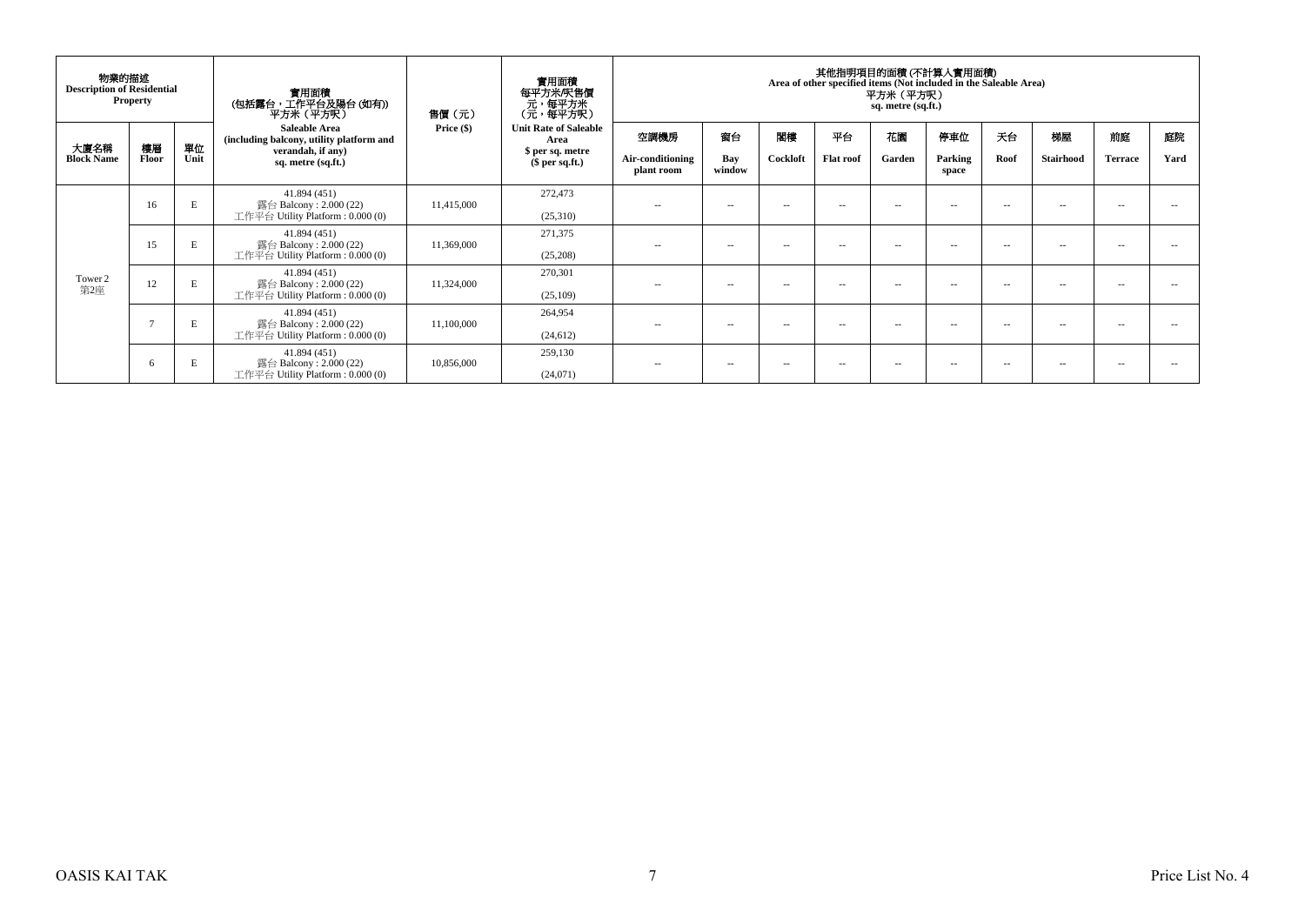#### 第三部份:其他資料 **Part 3: Other Information**

- (1) 準買家應參閱發展項目的售樓說明書,以了解該項目的資料。 Prospective purchasers are advised to refer to the sales brochure for the development for information on the development.
- (2) 根據《一手住宅物業銷售條例》第52(1)條及第53(2)及(3)條, According to sections 52(1) and 53(2) and (3) of the Residential Properties (First-hand Sales) Ordinance, –

#### 第52(1)條 / Section 52(1)

在某人就指明住宅物業與擁有人訂立臨時買賣合約時,該人須向擁有人支付售價的5%的臨時訂金。 A preliminary deposit of 5% of the purchase price is payable by a person to the owner on entering into a preliminary agreement for sale and purchase in respect of the specified residential property with the owner.

#### 第53(2)條 / Section 53(2)

如某人於某日期訂立臨時買賣合約,並於該日期後的5 個工作日內,就有關住宅物業簽立買賣合約,則擁有人必須在該日期後的8個工作日內,簽立該買賣合約。 If a person executes an agreement for sale and purchase in respect of the residential property within 5 working days after the date on which the person enters into the preliminary agreement for sale and purchase, the owner

第53(3)條 / Section 53(3)

如某人於某日期訂立臨時買賣合約時,但沒有於該日期後的5 個工作日内,就有關住宅物業簽立買賣合約,則 – (i) 該臨時合約即告終止;(ii) 有關的臨時訂金即予沒收;及 (iii) 擁有人不得就該人沒有簽立買賣合約而針對該人提出進一步申索。 If a person does not execute an agreement for sale and purchase in respect of the residential property within 5 working days after the date on which the person enters into the preliminary agreement for sale and purchase-(i) the preliminary agreement is terminated;(ii) the preliminary deposit is forfeited; and (iii) the owner does not have any further claim against the person for the failure.

- (3) 實用面積及屬該住宅物業其他指明項目的面積是按《一手住宅物業銷售條例》第8條及附表二第2部的計算得出的。 The saleable area and area of other specified items of the residential property are calculated in accordance with section 8 and Part 2 of Schedule 2 to the Residential Properties (First-hand Sales) Ordinance.
- (4)(i) 註:在第(4)段中,『售價』指本價單第二部份中所列之住宅物業的售價,而『成交金額』指臨時買賣合約中訂明的住宅物業的實際金額。因應不同支付條款及/或折扣按售價計算得出之價目,皆以進位到最接近的千位數作為成交金額。 Note: In paragraph (4), "Price" means the price of the residential property set out in Part 2 of this price list, and "transaction price" means the actual price of the residential property set out in the preliminary agreem and/or applicable discounts on the Price will be rounded up to the nearest thousand to determine the transaction price.

買方於簽署臨時買賣合約時須繳付相等於成交金額5%之金額作為臨時訂金,其中港幣\$100,000 之部分臨時訂金必須以銀行本票支付,臨時訂金的餘額可以支票支付,本票及支票抬頭請寫「貝克·麥堅時律師事務所」。 Upon signing of the Preliminary Agreement for Sale and Purchase, the Purchaser shall pay the Preliminary Deposit which is equivalent to 5% of the transaction price. HK\$100,000 being part of the Preliminary Deposit mast be by cheque(s). The cashier order(s) and cheque(s) should be made payable to "BAKER & MCKENZIE".

#### 支付條款 **Terms of Payment**

#### **(A) 120** 天現金優惠付款計劃 **120-day Cash Payment Plan (**照售價減**5%) (5% discount from the Price)**

- (1) 買方須於簽署臨時買賣合約(「臨時合約」)時繳付相等於成交金額5%作為臨時訂金。買方須於簽署臨時合約後5個工作日內簽署正式買賣合約(「正式合約」)。 The Purchaser(s) shall pay the preliminary deposit equivalent to 5% of the transaction price upon signing of the preliminary Agreement for Sale and Purchase ("PASP"). The formal Agreement for Sale & Purchase ("ASP") shall the PASP.
- (2) 成交金額 95%即成交金額之餘款於買方簽署臨時合約後 120 天內由買方繳付或於完成交易時付清,以較早者為準。 95% of the transaction price being balance of the transaction price shall be paid by the Purchaser(s) within 120 days after signing of the PASP or upon completion, whichever is the earlier.
- **(A1) 120** 天二按貸款付款計劃 **120-day Second Mortgage Loan Payment Plan (**照售價減**4%) (4% discount from the Price)** (只適用於講買本價單内公布的兩房 (或以上)的指明住宅物業 (但不包括花園特色單位及天台特色單位) 的買方 Only applicable to a purchaser who purchases any 2-bedroom (or above) specified residential property(ies) (excluding garden special unit(s) and roof special **unit(s)) listed in this price list.)**
- (1) 買方須於簽署臨時買賣合約(「臨時合約」)時繳付相等於成交金額5%作為臨時訂金。買方須於簽署臨時合約後5個工作日內簽署正式買賣合約(「正式合約」)。 The Purchaser(s) shall pay the preliminary deposit equivalent to 5% of the transaction price upon signing of the preliminary Agreement for Sale and Purchase ("PASP"). The formal Agreement for Sale & Purchase ("ASP") shall the PASP.
- (2) 成交金額 95%即成交金額之餘款於買方簽署臨時合約後 120 天內由買方繳付或於完成交易時付清,以較早者為準。

95% of the transaction price being balance of the transaction price shall be paid by the Purchaser(s) within 120 days after signing of the PASP or upon completion, whichever is the earlier.

#### **(B)** 靈活建築期付款計劃 **Flexible Stage Payment Plan (**照售價減**2%) (2% discount from the Price)**

- 
- (1) 買方須於簽署臨時買賣合約(「臨時合約」)時繳付相等於成交金額5%作為臨時訂金。買方須於簽署臨時合約後5個工作日内簽署正式買賣合約(「正式合約」)。<br>The Purchaser(s) shall pay the preliminary deposit equivalent to 5% of the transaction price upon signing of the preliminary Agreement for Sale the PASP.
- (2) 買方簽署臨時合約後 120 天內再付成交金額 5%。
- 5% of the transaction price shall be paid by the Purchaser(s) within 120 days after signing of the PASP.
- (3) 成交金額 90%即成交金額之餘款於賣方向買方發出書面通知書可將有關物業之業權有效地轉讓予買方的日期起 14 天內付清。
- 90% of the transaction price being balance of the transaction price shall be paid by the Purchaser(s) within 14 days of the date of written notification to the Purchaser(s), that the Vendor is in a position validly to assi
- **(B1)** 靈活建築期二按貸款付款計劃 **Flexible Stage Second Mortgage Loan Payment Plan (**照售價減**1%) (1% discount from the Price)** (只適用於講買本價單內公布的兩房 (或以上) 的指明住宅物業 (但不包括花園特色單位及天台特色單位) 的買方 Only applicable to a purchaser who purchases any 2-bedroom (or above) specified residential property(ies) (excluding garden special unit(s) and roof special **unit(s)) listed in this price list.)**

(1) 買方須於簽署臨時買賣合約(「臨時合約」)時繳付相等於成交金額5%作為臨時訂金。買方須於簽署臨時合約後5個工作日內簽署正式買賣合約(「正式合約」)。 The Purchaser(s) shall pay the preliminary deposit equivalent to 5% of the transaction price upon signing of the preliminary Agreement for Sale and Purchase ("PASP"). The formal Agreement for Sale & Purchase ("PASP"). The the PASP.

(2) 買方簽署臨時合約後 120 天內再付成交金額 5%。

- 5% of the transaction price shall be paid by the Purchaser(s) within 120 days after signing of the PASP.
- (3) 成交金額 90%即成交金額之餘款於賣方向買方發出書面通知書可將有關物業之業權有效地轉讓予買方的日期起 14 天內付清。

90% of the transaction price being balance of the transaction price shall be paid by the Purchaser(s) within 14 days of the date of written notification to the Purchaser(s), that the Vendor is in a position validly to assi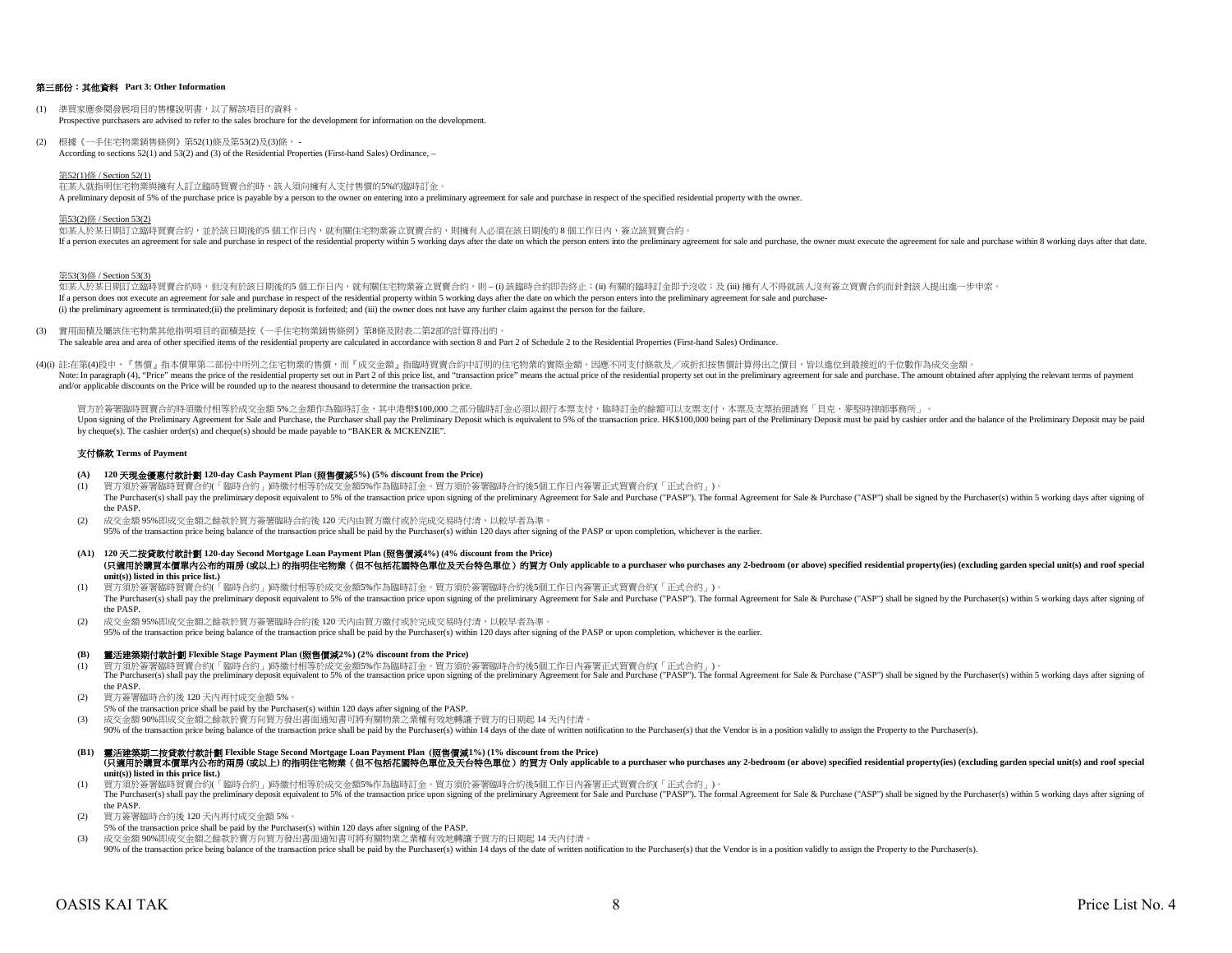#### **(ii)** 售價獲得折扣的基礎 **The basis on which any discount on the Price is made available**

 $(a)$   $\boxplus$  4(i) See  $4(i)$ .

#### (b) 「**Club Wheelock**」會員優惠 **Privilege for** 「**Club Wheelock**」**member**

A 1% discount from the Price would be offered to the Purchaser who is a Club Wheelock member on the date of signing of the preliminary agreement for sale and purchase. At least one individual Purchaser (if the Purchaser is Purchaser is a corporation) should be a Club Wheelock member on the date of signing the preliminary agreement for sale and purchase in order to enjoy the discount offer. 在簽署臨時買賣合約當日,買方如屬「Club Wheelock」會員,可獲1%售價折扣優惠。最少一位個人買方(如買方是以個人名義)或最少一位買方之董事(如買方是以公司名義) 須為「Club Wheelock」會員,方可享此折扣優惠。

#### (c) 早鳥置業優惠 **Early Bird Purchase Discount**

凡於2018年2月15日(包括當日)或之前簽署臨時買賣合約購買本價單中所列之住宅物業,可獲1%售價折扣優惠。 A 1% discount from the Price would be offered to a Purchaser who signs the Preliminary Agreement for Sale and Purchase on or before 15 February, 2018 to purchase a residential property listed in this price list.

#### (d) **"Wheelock Living"** 臉書頁面讚好優惠 **"Wheelock Living" Facebook Page Likers' Discount**

凡於簽署臨時買賣合約前讚好"Wheelock Living" 臉書頁面的買家,可獲1%售價折扣優惠。 A 1% discount from the Price would be offered to a Purchaser who has liked the "Wheelock Living" Facebook Page before signing the Preliminary Agreement for Sale and Purchase.

#### (e) 印花稅優惠 **Stamp Duty Discount**

買方購買本價單中所列之住宅物業可獲8.5%售價折扣優惠。 A 8.5% discount from the Price would be offered to the Purchaser of a residential property listed in this price list.

#### (f) 會德豐有限公司員工置業優惠 **Wheelock and Company Limited Home Purchasing Discount**

如買方(或構成買方之任何人士)屬任何「會德豐合資格人士」,並且沒有委任地產代理就購入住宅物業代其行事,可獲 2.75% 售價折扣優惠

If the Purchaser (or any person comprising the Purchaser) is a "Qualified Person of Wheelock Group", provided that the Purchaser did not appoint any estate agent to act for him in the purchase of the residential property(i

「會德豐合資格人士」指任何下列公司或其在香港註冊成立之附屬公司之任何董事、員工及其近親(任何個人的配偶、父母、祖父、祖母、外祖父、外祖母、子女、孫、孫、、外孫女或兄弟姊妹為該個人之「近親」,惟須提供令賣方滿意的有關證明文件以茲 證明有關關係,且賣方對是否存在近親關係保留最終決定權):

"Qualified Person of Wheelock Group" means any director or employee (and his/her close family member (a spouse, parent, grant parent, child, grand child or sibling of a person is a "close family member" of that person Prov Vendor must be provided to prove the relationship concerned and that the Vendor reserves the final right to decide whether or not such relationship exists)) of any of the following companies or any of its subsidiaries inco

- 1. 會德豐有限公司 Wheelock and Company Limited 或 or;
- 2. 會德豐地產有限公司 Wheelock Properties Limited 或 or;
- 3. 會德豐地產(香港)有限公司 Wheelock Properties (HK) Limited 或 or;
- 4. 九龍倉集團有限公司 The Wharf (Holdings) Limited 或 or;
- 5. 九龍倉置業地產投資有限公司Wharf Real Estate Investment Company Limited 或 or;
- 6. 夏利文物業管理有限公司 Harriman Property Management Limited 或 or;
- 7. 海港企業有限公司 Harbour Centre Development Limited 或 or;
- 8. 現代貨箱碼頭有限公司 Modern Terminals Limited.

買方在簽署有關的臨時買賣合約前須即場提供令賣方滿意的證據証明其為會德豐合集團合資格人士,賣方就相關買方是否會德豐合集團合資格人士有最終決定權,而賣方之決定為最終及對買方具有約束力。 The Purchaser shall before signing of the relevant preliminary agreement for sale and purchase on the spot provide evidence for proof of being a Qualified Person of Wheelock Group to the satisfaction of the Vendor and in t decision shall be final and binding on the Purchaser.

#### (iii) 可就購買該發展項目中的指明住宅物業而連帶獲得的任何贈品、財務優惠或利益 Any gift, or any financial advantage or benefit, to be made available in connection with the purchase of a specified residential property in the Development

- (a)  $\quad \ \ \, \overline{5}$ , 4(ii)
- See 4(ii).

## (b) 備用二按貸款 **(**只適用於選擇第**4(i)**段中支付條款**(A1)** 或 **(B1)**之買家**)**

**Standby Second Mortgage Loan (Only applicable to the Purchaser who has selected Terms of Payment (A1) or (B1) in paragraph 4(i))**

買家可向賣方指定的二按財務機構申請備用二按貸款 (「第二按揭貨款」) (賣方或賣方指定的二按財務機構有權隨時停止提供第二按揭貨款而無須另行通知),主要條款如下 : Purchaser can apply for Standby Second Mortgage Loan ("second mortgage loan") from Vendor's designated second mortgage financing company (the Vendor or Vendor's designated second mortgage financing company may stop providi notice) and on the following terms:-

## A) 第二按揭貸款最高金額為成交金額的25%, 惟第一按揭貸款及第二按揭貸款總金額不可超過成交金額的85%。

The maximum second mortgage loan amount shall be 25% of the transaction price, but the total amount of first mortgage loan and second mortgage loan together shall not exceed 85% of the transaction price.

第二按揭貨款首 24 個月之按揭利率為香港上海匯豐銀行有限公司不時報價之港元最優惠利率(P)減1.5% p.a. (P - 1.5%),其後之按揭利率為港元最優惠利率(P),利率浮動。最終按揭利率以賣方指定的二按財務機構最後審批結果為準。 Interest rate of second mortgage loan for the first 24 months shall be Hong Kong Dollar Best Lending Rate (P) quoted from time to time by The Hongkong and Shanghai Banking Corporation Limited minus 1.5% p.a. (P-1.5%), ther fluctuation. The final interest rate will be subject to final approval by the Vendor's designated second mortgage financing company.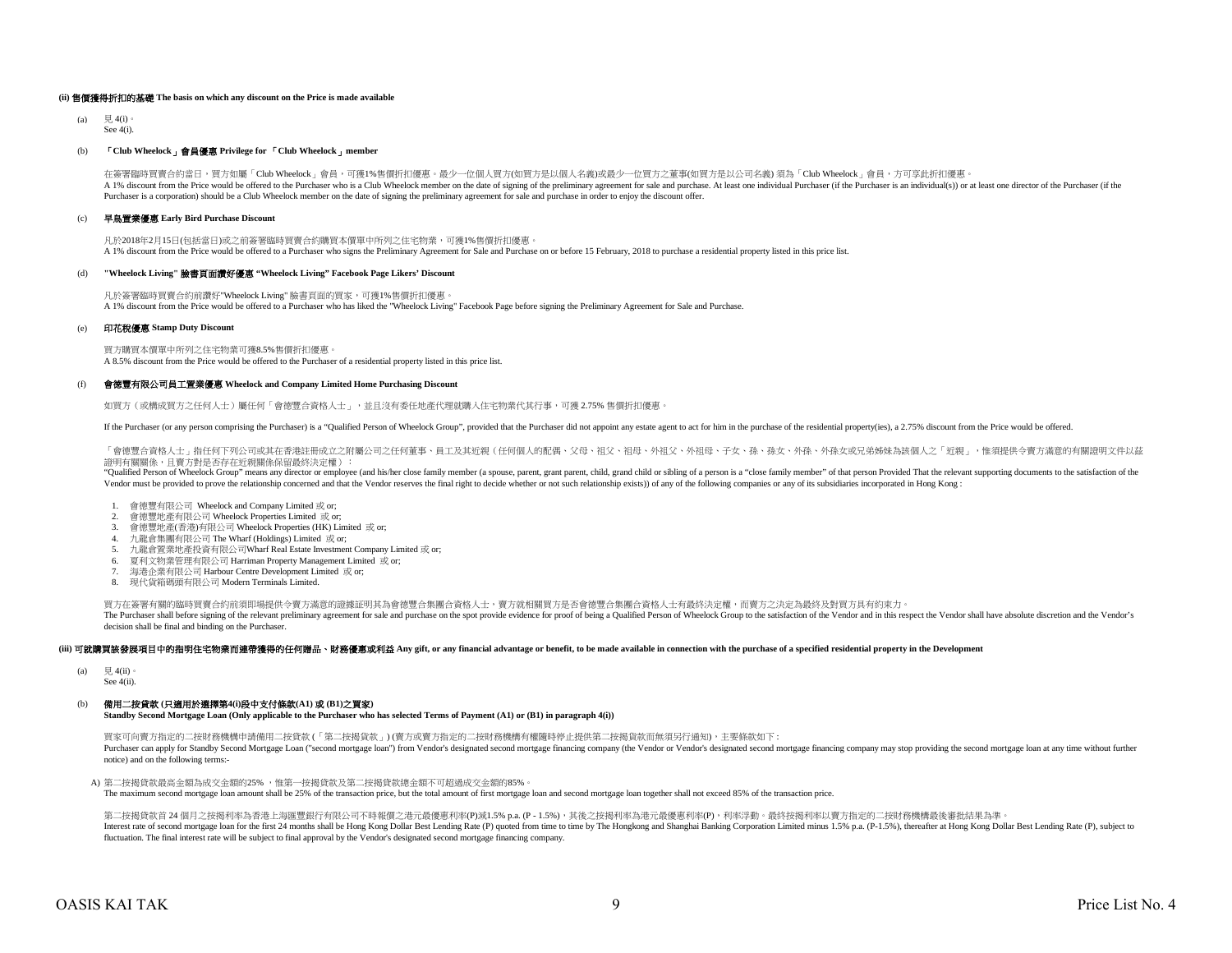- B) 如買方於提款日起計的 36 個月內準時並全數清還第二按揭貸款,賣方指定的二按財務機構將會向買方退還1%之成交金額 。 If the Purchaser shall duly and fully repay the second mortgage loan within 36 months from the date of drawdown of the second mortgage loan, 1% of transaction price will be refunded to the Purchaser by the Vendor's designa
- C) 買方必須於付清成交金額餘額之日起計最少60日前以書面向賣方申請第二按揭貸款。 The Purchaser shall make a written application to the Vendor for a second mortgage loan not less than 60 days before the date of settlement of the balance of the transaction price.
- D) 第二按揭貸款年期最長為 25 年,或相等於第一按揭貸款之年期,以較短者為準。

The maximum tenor of second mortgage loan shall be 25 years or the same tenor of first mortgage loan, whichever is shorter.

E) 買方須提供足夠文件證明其還款能力,包括但不限於提供足夠文件(如:最近三年之稅單或利得稅繳納通知書及最近六個月有顯示薪金存款或收入之銀行存摺/月結單)證明每月還款(即第一按揭貸款及第二按揭貸款及其他借貸的還款)不超過香港金 融管理局不時訂明的「供款與入息比率」上限。

The Purchaser shall provide sufficient documents to prove his/her repayment ability, including but not limited to providing sufficient documents (for example latest 3 years' Tax Assessment and Demand Note or Profits Tax As which show salary deposits or income) to prove that the total amount of monthly installment (being the total installment for repayment of first mortgage, second mortgage and any other loan repayment) does not exceed the ma Authority from time to time.

F) 第一按揭貸款銀行須為賣方所指定及轉介之銀行,買方並須首先得到該銀行書面同意辦理第二按揭貸款。 First mortgagee bank shall be nominated and referred by the Vendor and the Purchaser shall obtain a prior written consent from the first mortgagee bank to apply for a second mortgage loan.

G) 第一按揭貸款及第二按揭貸款申請需由有關承按機構獨立審批。 First mortgage loan and second mortgage loan shall be processed by the relevant mortgagees independently.

- H) 所有第二按揭貸款之法律文件必須由賣方(或賣方指定的二按財務機構)的指定律師行辦理,買方須支付所有第二按揭貸款相關之律師費及雜費 All legal documents of the second mortgage shall be handled by the Vendor's (or Vendor's designated second mortgage financing company) designated solicitors and all legal costs and disbursements relating thereto shall be b
- I) 第二按揭貸款批出與否及其條款,受制於賣方指定的二按財務機構的絕對最終決定權,與賣方無關,且於任何情況下賣方均無需為此負責。不論貸款獲批與否,買方仍須按買賣合約完成交易及繳付成交金額全數。 The approval or disapproval of the second mortgage loan and terms thereof are subject to the final decision of the Vendor's designated second mortgage financing company and are not related to the Vendor (which shall under loan is granted or not, the Purchaser shall complete the sale and purchase in accordance with the agreement of sale and purchase and pay the full transaction price.
- J) 第二按揭貨款受賣方指定的二按財務機構所定的其他條款及細則約束。 The second mortgage loan is subject to other terms and conditions as determined by the Vendor's designated second mortgage financing company.
- K) 買方需就申請第二按揭貸款繳交港幣\$5,000不可退還的申請手續費。
	- A non-refundable application fee of HK\$5,000 for the second mortgage loan will be payable by the Purchaser.
- L) 第二按揭貸款只限個人買方申請。 Only individual Purchaser(s) are eligible to apply for the second mortgage loan.

#### (c) 提前付清樓價現金回贈 **Early Settlement Cash Rebate**

#### **(**只適用於選擇第**4(i)**段中支付條款 **(B)** 及 **(B1)** 之買家 **Only applicable to the Purchaser who has selected Terms of Payment (B) and (B1) in paragraph 4(i))**

如買方提前於買賣合約訂明的付款限期日之前付清成交金額全數,可獲賣方根據以下列表送出「提前付清樓價現金回贈」。 Where the Purchaser settles the transaction price in full earlier than the due date of payment specified in the Agreement for Sale and Purchaser shall be entitled to an "Early Settlement Cash Rebate" offered by the Vendor

## 提前付清樓價現金回贈列表

**Early Settlement Cash Rebate Table**

| 付清成交金額全數日期                                                                                   | 提前付清樓價現金回贈金額                               |
|----------------------------------------------------------------------------------------------|--------------------------------------------|
| Date of settlement of the transaction price in full                                          | <b>Early Settlement Cash Rebate amount</b> |
| 簽署臨時買賣合約的日期後 180日内                                                                           | 成交金額 2%                                    |
| Within 180 days after the date of signing of the Preliminary Agreement for Sale and Purchase | 2% of transaction price                    |
| 簽署臨時買賣合約的日期後 240 日内                                                                          | 成交金額 1%                                    |
| Within 240 days after the date of signing of the Preliminary Agreement for Sale and Purchase | 1% of transaction price                    |

買方須於提前付清樓價餘額日前最少30日,以書面向賣方申請提前付清樓價現金回贈,賣方會於收到申請並確認有關資料無誤後將提前付清樓價現金回贈直接用於支付部份樓價餘額。

The Purchaser shall apply to the Vendor in writing for the Early Settlement Cash Rebate at least 30 days before the date of early settlement of the balance of the purchase price. After the Vendor has received the applicati Settlement Cash Rebate as part payment of the balance of the purchase price directly.

#### (d) 住客車位認購權 **Option to purchase Residential Parking Space**

購買一個本價單上設"#"的住宅物業的買方可獲認購發展項目一個住客車位之權利("認購權")。買方需依照賣方所訂之時限決定是否購買發展項目一個住客車位及簽署相關買賣合約,逾時作棄權論。認購權不得轉讓。認購權受發展項目實際可供出售的住客車位數目所限 ,賣方並不保證每個認購權必定能購得一個住客車位,就算未能就任何認購權購得任何住客車位賣方亦不須向認購權持有人作任何賠償。如有任何爭議,賣方保留最終決定權(包括但不限於透過抽籤)分配任何住客車位子任何意欲購買的人士。發展項目住客車位的 價單及銷售安排詳情將由賣方全權及絕對酌情決定,並容後公佈。將住宅停車位出售與否以及何時出售,以及銷售條款,一概由賣方全權酌情決定。

The Purchaser of a residential property marked with a "#" in this price list shall have an option to purchase a Residential Parking Space in the Development ("the Option"). Each such Purchaser must decide whether to purcha into a relevant sale and purchase agreement within the period as prescribed by the Vendor, failing which that Purchaser will be deemed to have given up the Option. The Option is not transferrable. The Option is subject to Development. The Vendor gives no warranty that one Residential Parking Space can be purchased in respect of each Option. The Vendor shall not be liable for any compensation to the holder of any Option even if no Residentia any dispute, the Vendor reserves its absolute right to allocate any Residential Parking Space to any interested person (including without limitation by way of balloting). Price List(s) and sales arrangements details of Res its sole and absolute discretion and will be announced later. The decision as to whether and when to sell any Residential Parking Space and the terms of such sale are subject to the sole discretion of the Vendor.